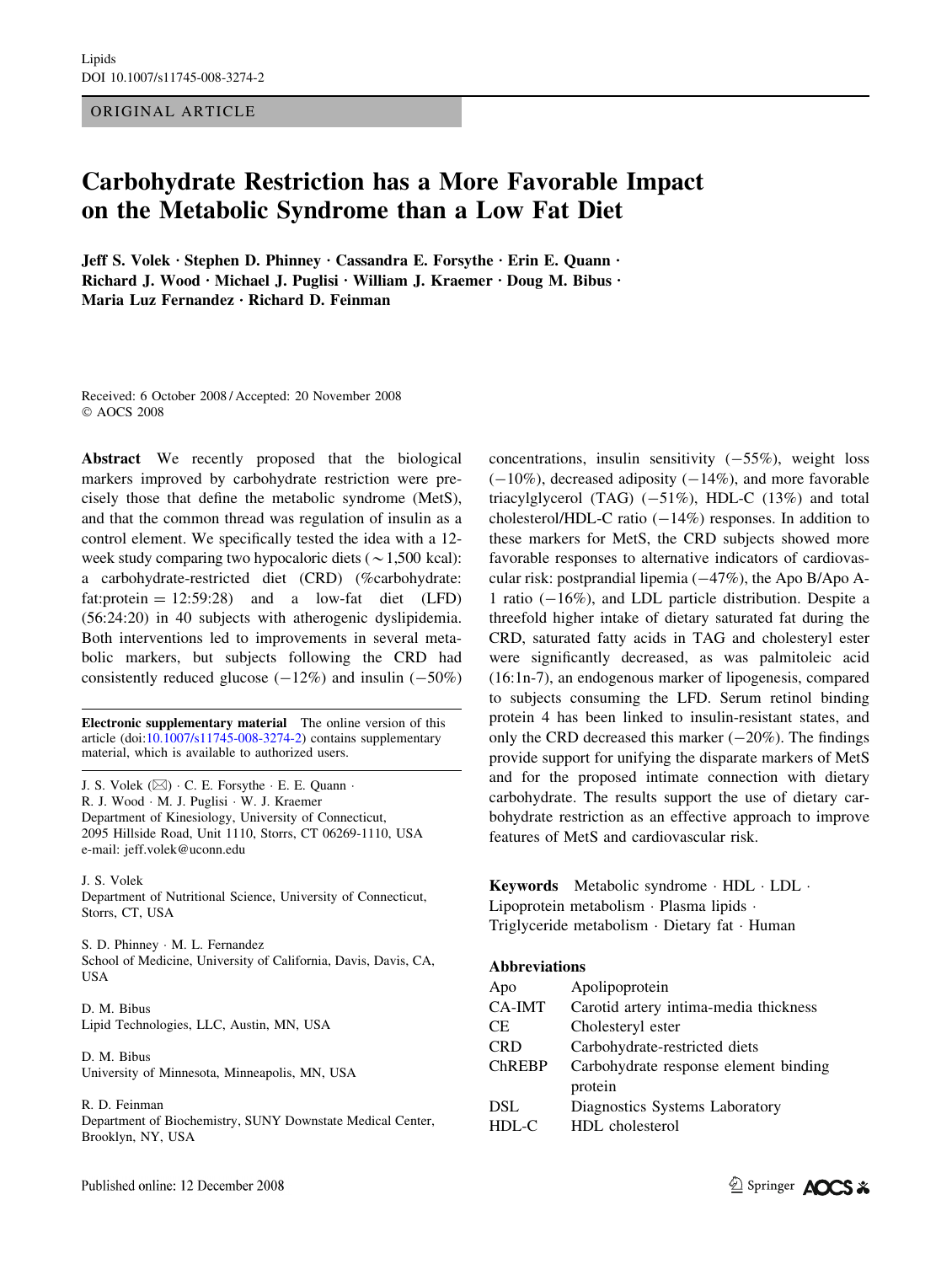| LDL-C               | LDL cholesterol                         |
|---------------------|-----------------------------------------|
| <b>LFD</b>          | Low-fat diets                           |
| MetS                | Metabolic syndrome                      |
| <b>NMR</b>          | Nuclear magnetic resonance              |
| <b>PAGE</b>         | Polyacrylamide gel electrophoresis      |
| R <sub>BP4</sub>    | Retinol binding protein 4               |
| $SCD-1$             | Stearoyl-coenzyme A desaturase 1        |
| <b>SFA</b>          | Saturated fatty acid                    |
| SREBP <sub>1c</sub> | Sterol response element binding protein |
| <b>TAG</b>          | Triacylglycerols                        |
|                     |                                         |

## Introduction

The codification of a set of physiologic markers as a metabolic syndrome (MetS) [[1\]](#page-11-0) 20 years ago is now recognized as a turning point in our understanding of metabolism as it plays out in the clinical states of obesity, diabetes and cardiovascular disease. The clustering of seemingly disparate markers—overweight, hyperglycemia, hyperinsulinemia, atherogenic dyslipidemia [high triacylglycerol (TAG) and low HDL-C]—can now be rationalized as the expression of a single physiologic state [\[2](#page-11-0)]. The underlying factor is generally considered to be insulin resistance and an increasing number of markers beyond the original definitions appear to be associated with the syndrome [\[3](#page-11-0)]. Notable among these is the predominance of small dense LDL-C, also called pattern B [\[4](#page-11-0), [5](#page-11-0)]. Despite its theoretical importance, there is disagreement over whether diagnosing a patient's collective markers as a syndrome would lead to a different therapeutic strategy than treating the individual signs  $[6-10]$ .

Whereas traditional approaches to MetS generally involve combination therapy [[11,](#page-11-0) [12](#page-11-0)], we have suggested that a carbohydrate-restricted diet (CRD) provides a therapeutic intervention that will simultaneously target all of the traditional and emerging markers of MetS [\[13](#page-11-0), [14](#page-11-0)]. The underlying mechanism is assumed to be readjustment of glycemic and insulin control. Thus, while insulin-sensitizing drugs, such as the thiazolidinediones, are associated with significant weight gain and edema and may be associated with some cardiovascular risk [[15–17\]](#page-11-0), improvement in insulin sensitivity with CRD is generally accompanied by weight loss [[18–20\]](#page-11-0). Similarly, while there are several drugs that will raise HDL-C, none will affect the other markers of MetS and no treatment, pharmacologic or otherwise, is as effective as low-carbohydrate diets at lowering TAG [\[14,](#page-11-0) [21–24](#page-11-0)]. Low-fat diets may be effective for weight loss but tend to lower HDL-C and, in addition, generally require weight loss for beneficial effects whereas CRD do not [[25,](#page-11-0) [26](#page-11-0)].

That a collection of markers is improved by a single type of intervention argues for the idea of a syndrome and the existence of a common (carbohydrate-sensitive) mechanism. From a practical standpoint, a physician treating any one marker by reducing carbohydrate has the potential to prevent the onset of others which may not be present at the moment.

We tested this hypothesis in a prospective study in which 40 overweight subjects with atherogenic dyslipidemia were randomly assigned either to a hypocaloric CRD  $({\sim}1,500 \text{ kcal};$  %CHO:fat:protein = 12:59:28), or, as a control, to a diet restricted in fat (low fat diet, LFD: %CHO:fat:protein =  $56:24:20$ ). We previously reported the greater benefit of the CRD on weight loss and the relation between circulating fatty acid species and inflammatory markers [\[27](#page-11-0)]. Here we describe the broad panel of CVD risk markers that were differentially improved by these diets. Whereas the controls showed improvement in some of the physiologic markers studied, the CRD was generally (and in some cases dramatically) more effective. We also show, for the first time, that the CRD showed greater improvement in retinol binding protein 4 (RBP4), a novel mediator of insulin resistance [\[28–30\]](#page-11-0).

## Methods

## Study Design and Participants

This study was a randomized, controlled, dietary intervention trial that compared a CRD to a LFD over a 12 week period in overweight subjects with atherogenic dyslipidemia. Participants were men and women aged 18– 55 years with a BMI  $> 25$  kg/m<sup>2</sup>. Exclusion criteria were any metabolic and endocrine disorders, use of glucoselowering, lipid-lowering or vasoactive prescriptions or supplements, consumption of a CRD at baseline, or weight loss greater than 5.0 kg in the past three months. Eligible subjects had a 12-h fasting blood sample taken and subjects with both moderately elevated TAG (150–500 mg/dL) and low HDL-C  $\left[\frac{40 \text{ (men)}}{30 \text{ (women)}} \right]$  were randomly assigned to the CRD or LFD group after being matched by age and BMI. Twenty men and 20 women completed the study. All procedures were approved by the Institutional Review Board, and all subjects provided written informed consent.

#### Study Protocol

Prior to starting the diet treatment, subjects attended two baseline morning visits after a 12-h overnight fast and 24-h abstinence from alcohol and strenuous exercise. On Visit 1, body mass and body composition were assessed using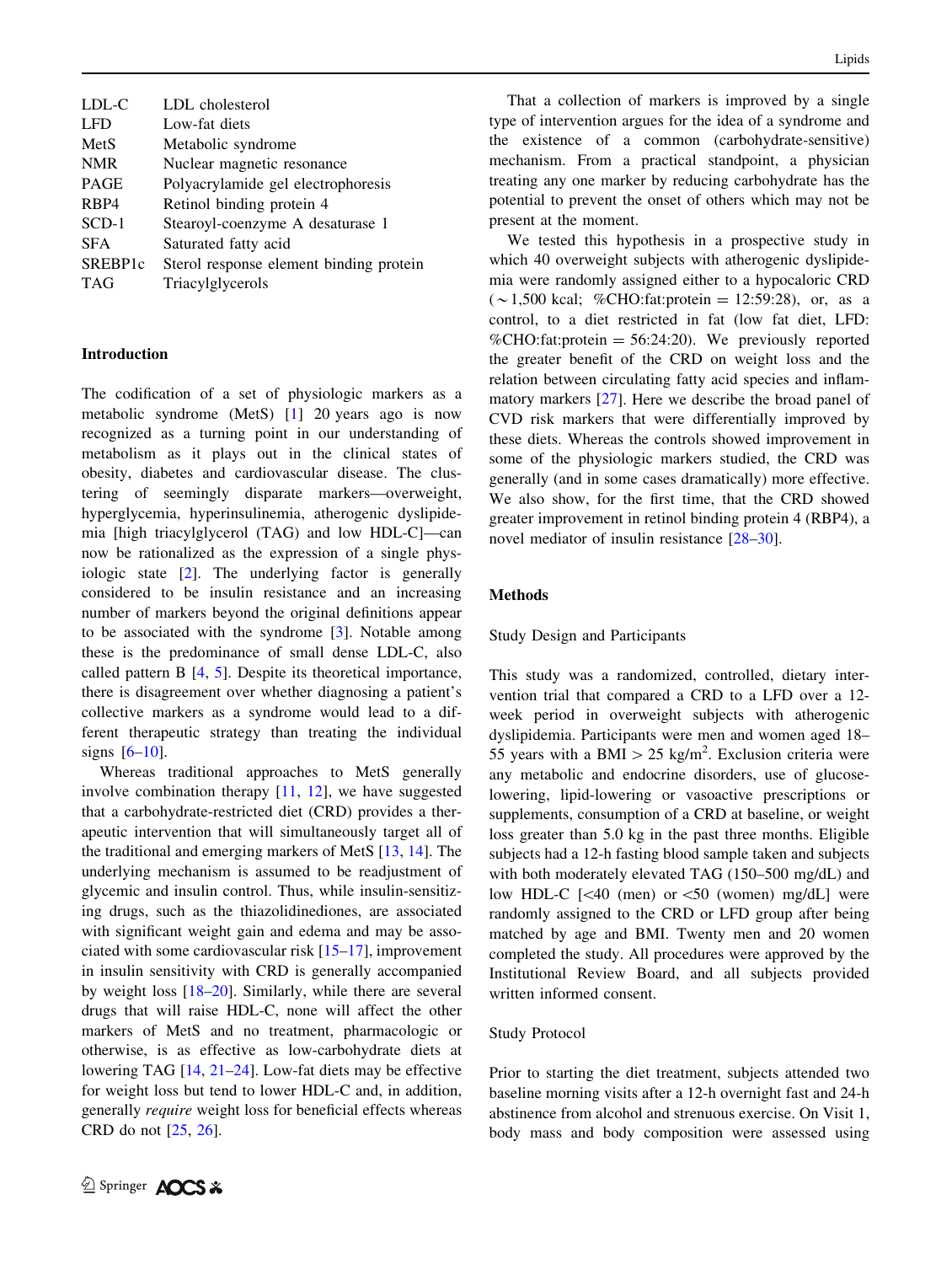dual-energy X-ray absorptiometry (DXA), and a blood sample was obtained from an arm vein after the subjects rested quietly for 10 min in the supine position. Visit 2 involved a 6-h oral fat tolerance test to assess postprandial lipemic responses. The same tests were repeated after the 12-week dietary intervention period. In females, all blood samples were obtained during the early follicular phase to control for possible effects of menstrual phase on dependent variables. Habitual physical activity was maintained throughout the study intervention and was documented daily by all subjects. Dietary intake was assessed with detailed and weighed seven-day food records collected at baseline to assess habitual intake.

## Dietary Intervention

Subjects received individual and personalized dietary counseling from registered dietitians prior to the dietary intervention. Detailed dietary booklets, specific to each dietary treatment, were provided that outlined dietary goals, lists of appropriate foods, recipes, sample meal plans, and food record log sheets. All subjects were given a multivitamin/mineral complex that provided micronutrients at levels \100% of the RDA and instructed to consume one pill every other day. No explicit instructions were provided regarding caloric intake for either diet to allow expression of any noncognitive aspects on food intake. Subjects received weekly follow-up counseling during which body mass was measured, compliance was assessed, and further dietetic education was provided. Seven-day weighed food records were kept during weeks 1, 6, and 12 of the intervention and were analyzed for energy and macro/micronutrient content (NUTRITIONIST PROTM, Version 1.3, First Databank Inc, The Hearst Corporation, San Bruno, CA, USA). The nutrient analysis program had no missing values for the nutrients reported, and the database was extensively updated with new foods and individualized recipes.

The main goal of the CRD was to restrict carbohydrate to a level that induced a low level of ketosis. Subjects monitored ketosis daily using urine reagent strips that produce a relative color change in the presence of one of the primary ketones, acetoacetic acid. In this diet there were no restrictions on the type of fat from saturated and unsaturated sources or cholesterol levels. Examples of foods consumed by the subjects included unlimited amounts of beef, poultry, fish, eggs, oils and heavy cream; moderate amounts of hard cheeses, low-carbohydrate vegetables and salad dressings; and small amounts of nuts, nut butters and seeds. Subjects restricted fruit and fruit juices, dairy products (with the exception of heavy cream and hard cheese), breads, grains, pasta, cereal, highcarbohydrate vegetables, and desserts. Subjects were instructed to avoid all low-carbohydrate breads and cereal products, and were limited to a maximum of one sugar alcohol-containing, low-carbohydrate snack per day. The LFD was designed to provide  $\langle 10\%$  of total calories from saturated fat and  $\leq 300$  mg cholesterol. Foods encouraged included whole grains (breads, cereals, and pastas), fruit/ fruit juices, vegetables, vegetable oils, low-fat dairy and lean meat products. Standard diabetic exchange lists were used to ensure a macronutrient balance of protein ( $\sim$ 20%) energy), fat ( $\sim$ 25% energy), and carbohydrate ( $\sim$ 55% of energy).

## Body Mass and Composition

Body mass was measured in the morning after an overnight fast to the nearest 100 g on a calibrated digital scale. Whole body and regional body composition was assessed by DXA (Prodigy<sup>TM</sup>, Lunar Corporation, Madison, WI, USA). Analyses were performed by the same blinded technician. Regional analysis of the abdomen was assessed by placing a box between L1 and L4 using commercial software (enCORE version 6.00.270). This abdominal region of interest has been shown to be a highly reliable and accurate determinant of abdominal obesity compared to multislice computed tomography [[31\]](#page-11-0). Coefficients of variation for lean body mass, fat mass, and bone mineral content on repeat scans with repositioning on a group of men/women were 0.4, 1.4, and 0.6%, respectively.

## Oral Fat Tolerance Test

An oral fat tolerance test was performed before and after each dietary treatment using standard procedures in our laboratory. A flexible catheter was inserted into a forearm vein and blood samples were obtained from a three-way stopcock. The catheter was kept patent with a constant saline drip. Prior to consumption of the test meal, subjects rested in a seated position for 10 min and a baseline blood sample was obtained. A high-fat meal (225 mL whipping cream, sugar-free instant pudding, 28.5 g macadamia nuts) was then consumed within a 15-min time frame, providing 908 kcal, 13% carbohydrate, 3% protein, and 84% fat. Postprandial blood samples were obtained immediately (0 h) and hourly for hours 1–6 following the meal. Subjects rested quietly in a seated position and consumed only water during the postprandial period.

## Blood Analyses

Whole blood was collected into tubes without preservative or an anticoagulant and centrifuged at  $1,500 \times g$  for 15 min and  $4^{\circ}$ C, and promptly aliquoted into storage tubes. A portion of serum ( $\sim$ 3 mL) was sent to a certified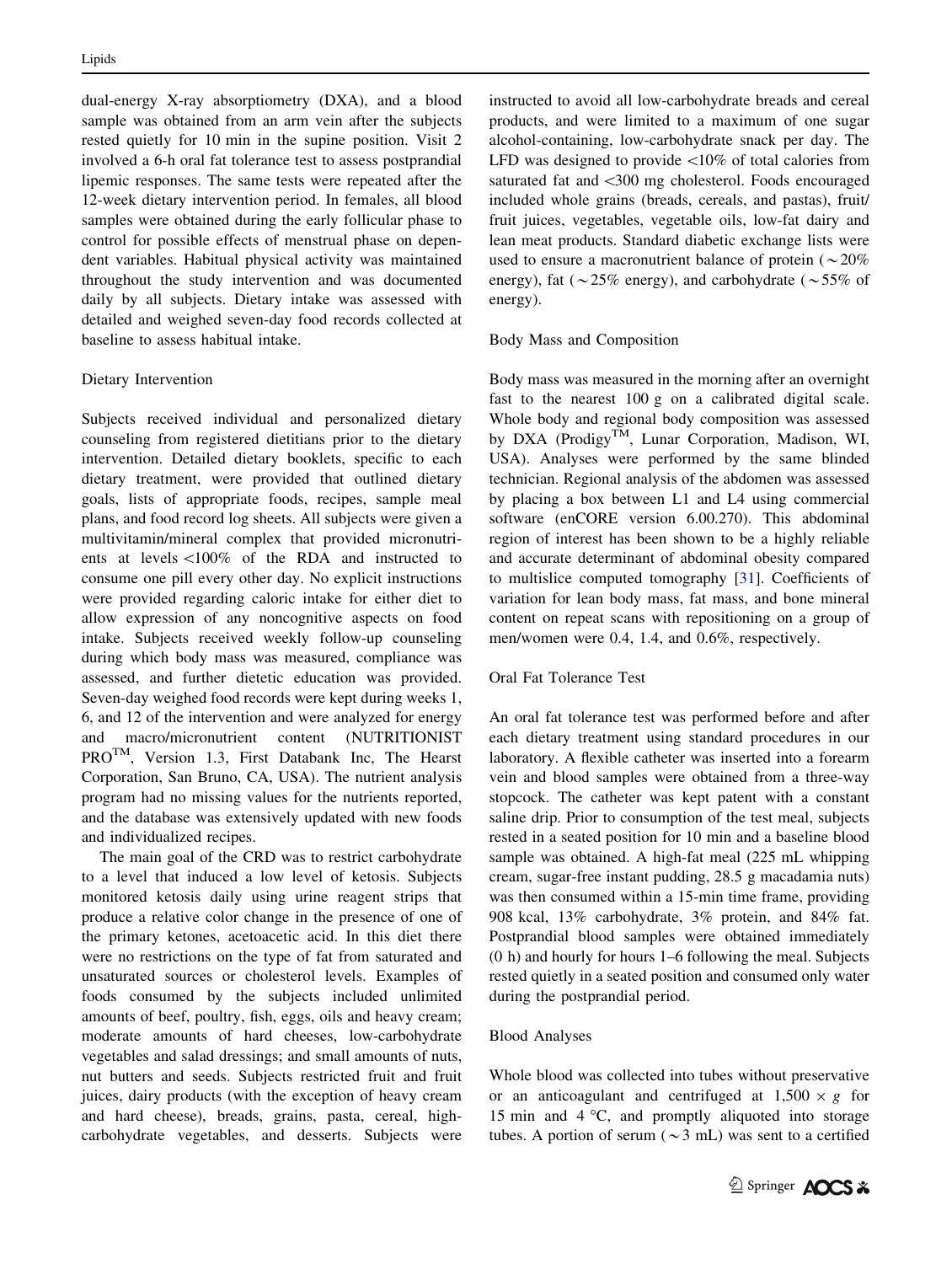medical laboratory (Quest Diagnostics, Wallingford, CT, USA) for determination of total cholesterol, HDL-C, TAG, and calculated LDL-C [\[32](#page-11-0)] concentrations using automated enzymatic procedures (Olympus America Inc., Melville, NY, USA). The remaining serum and plasma was stored frozen at  $-80$  °C and thawed only once before analysis. Glucose and insulin concentrations were analyzed in duplicate from serum using a YSI glucose/lactate analyzer (YSI 2300 STAT, Yellow Springs, OH, USA) and  $I^{125}$ radioimmunoassay [Diagnostic Systems Laboratory (DSL)-1600, Webster, TX, USA], respectively, and used to calculate an index of insulin resistance [[33\]](#page-12-0). LDL particle size of was determined in serum using nongradient polyacrylamide gel electrophoresis (PAGE; Lipoprint LDL System, Quantimetrix Co., Redondo Beach, CA, USA), as previously described [\[34](#page-12-0)]. Lipoprotein (HDL, LDL, and VLDL) particle size and number was determined using H-nuclear magnetic resonance (NMR) on a 400 MHz NMR analyzer (Bruker BioSpin Corp, Billerica, MA, USA), as previously described [\[14](#page-11-0)]. Lipoprotein subclasses were grouped based on particle diameters: large VLDL  $($ >60 nm), medium VLDL  $(35–60$  nm), small VLDL  $(27–$ 35 nm), IDL (23–27 nm), large LDL (21.2–23 nm), medium LDL (19.8–21.2 nm), small LDL (18–19.8 nm), large HDL (8.8–13 nm), medium HDL (8.2–8.8 nm), and small HDL (7.3–8.2 nm). Total ketone bodies were determined in duplicate from serum by a kinetic enzymatic, colorimetric method that measures both acetoacetate and 3-hydroxybutyrate (CV 3.6%); nonesterified fatty acids were analyzed in duplicate from serum with an ACS-ACOD method (Wako Chemicals USA, Richmond, VA, USA). Apo A-1 and Apo B were quantified in duplicate from serum using a turbidimetric immunoassay method (Wako Chemicals USA) with intra-assay CVs of 8.0 and 6.6%, respectively. Leptin was determined in duplicate using an ELISA with a sensitivity of 0.05 ng/mL (DSL, Webster, TX, USA). Serum RBP4 was measured by quantitative Western blotting using full-length recombinant RBP4 protein standards on each gel, as previously described [\[30](#page-11-0)]. For fatty acid analyses, serum total TAG and cholesteryl ester (CE) were separated on commercial silica gel G plates for determination of fatty acid methyl ester composition by capillary gas chromatography. A detailed description of the methods for fatty acid determination, as well as the complete fatty acid data focusing on the polyunsaturated fatty acid responses in relation to inflammatory markers, is published elsewhere [[27\]](#page-11-0). Here we report only the TAG and CE saturated fatty acid (SFA) and 16:1n-7 data.

### Statistical Analyses

The mean of two fasting blood draws performed at the same time of day on separate days to account for diurnal and day-to-day variation in lipids was obtained. An ANOVA with one between-effect (CRD vs. LFD) and one withineffect (week 0 vs. week 12) was used to compare responses over time in both groups. Significant main or interaction effects were further analyzed using a Fishers LSD post hoc test. For postprandial biochemical variables, the area under the curve was calculated using the trapezoidal method. Relationships among selected variables were examined using Pearson's product–moment correlation coefficient. The alpha level for significance was set at 0.05.

## Results

#### Dietary Intake

Average nutrient intake is provided in Table [1.](#page-4-0) Although not specifically counseled to reduce calories, there was a reduction in total caloric intake in both groups. Spontaneous reduction in calories on CRDs was first shown by LaRosa in 1980 [[35\]](#page-12-0), and there are several studies showing that, in practice, people tend to remove carbohydrate without replacement of either fat or protein (e.g., [\[36](#page-12-0)]). Interventions where weight loss is at least an implied goal may generally have this effect. The Women's Health Initiative was a large low-fat trial where weight was lost on a LFD in the first two years [\[37](#page-12-0)] although the effect did not persist. The diets, thus, did not differ in energy consumption averaged over the 12 weeks of the intervention. The nutrient composition, however, varied significantly between the CRD (1,504 kcal: %CHO:fat:protein =  $12:59:28$ ) and LFD  $(1,478 \text{ kcal})$ : %CHO:fat:protein  $= 56:24:20$ ). Subjects consuming the LFD were successful at reducing saturated fat to 7% of total energy, compared to 22% in subjects following the CRD. Because of the reduction in caloric intake, however, the increase in the absolute amount of saturated fat for the CRD group was not great, an average of 34 g/day in subjects' habitual diet compared to 36 g/day during the experiment. In the LFD group, the absolute amount of saturated fat fell from an average of 26–11.7 g/day. Dietary cholesterol was significantly higher and fiber significantly lower on the CRD compared to the LFD. The presence of urinary acetoacetic acid is a qualitative but sensitive indicator of carbohydrate restriction. During weeks 2–12 of the CRD intervention, subjects reported the presence of urinary ketones above trace on 85% of the days, indicating a high degree of compliance.

Dietary Carbohydrate Restriction Enhances Weight Loss and Reduces Adiposity Out of Proportion to the Caloric Deficit

Despite similar reductions in calories, weight loss in the CRD group was, on average, twofold greater than in the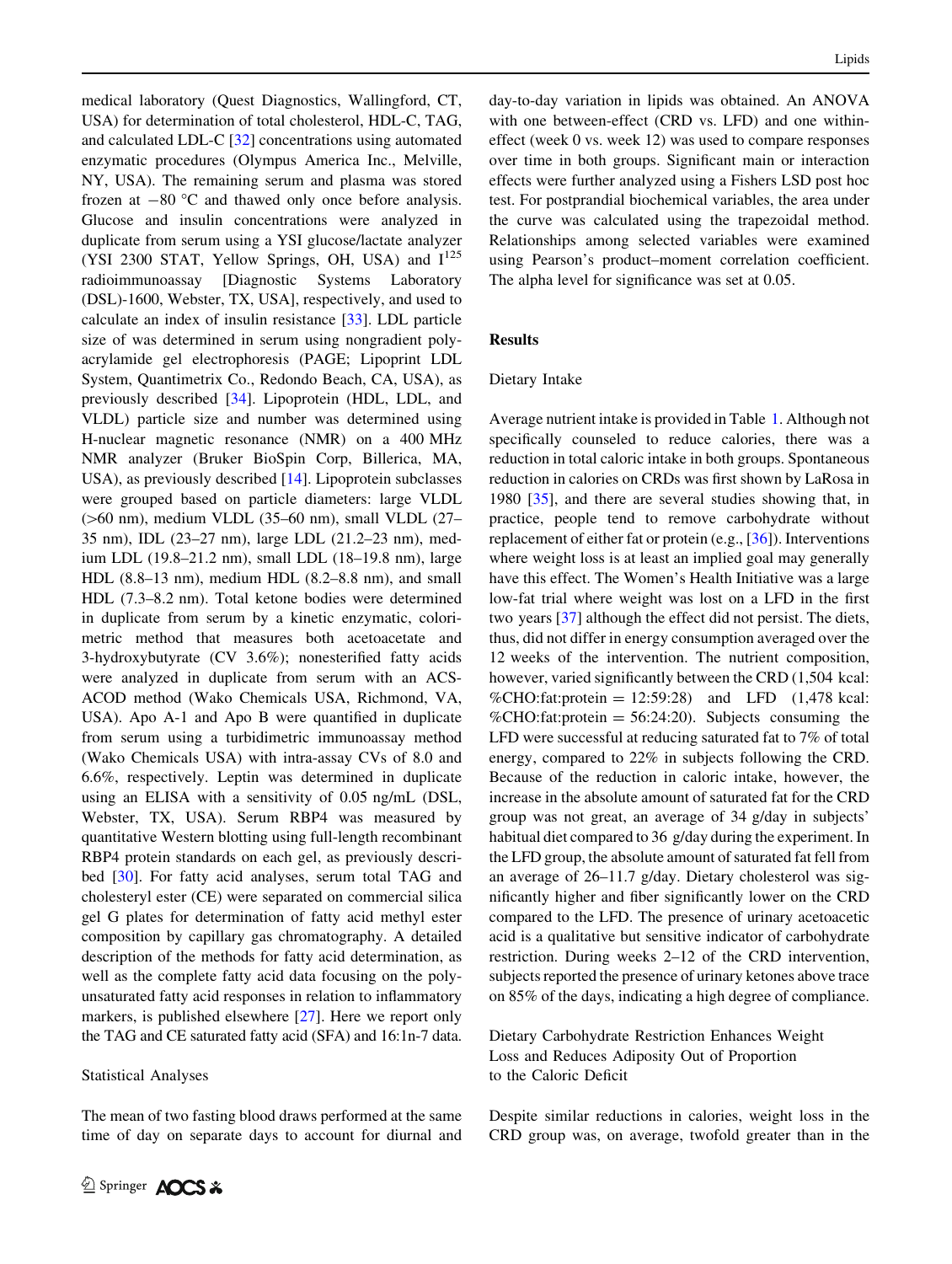<span id="page-4-0"></span>Table 1 Average nutrient intake of men and women who consumed a carbohydrate-restricted (CRD) and low-fat diet (LFD)

|                           | $CRD (n = 20)$ |                | LFD $(n = 20)$ |                | $2 \times 2$ ANOVA |              |
|---------------------------|----------------|----------------|----------------|----------------|--------------------|--------------|
|                           | Week 0         | Week 12        | Week 0         | Week 12        | Time               | $T \times G$ |
| Energy (kcal)             | $2351 \pm 617$ | $1504 \pm 494$ | $2082 \pm 445$ | $1478 \pm 435$ | 0.000              | 0.154        |
| Protein $(g)$             | $95 \pm 29$    | $105 \pm 34$   | $82 \pm 18$    | $72 \pm 21$    | 0.756              | 0.009        |
| Protein $(\%)$            | $16 \pm 3$     | $28 \pm 4$     | $16 \pm 3$     | $20 \pm 4$     | 0.000              | 0.000        |
| Carbohydrate $(g)$        | $270 \pm 67$   | $45 \pm 19$    | $267 \pm 75$   | $208 \pm 70$   | 0.000              | 0.000        |
| Carbohydrate $(\% )$      | $47 \pm 8$     | $12 \pm 5$     | $51 \pm 10$    | $56 \pm 8$     | 0.000              | 0.000        |
| Total fat $(g)$           | $97 \pm 35$    | $100 \pm 38$   | $79 \pm 30$    | $40 \pm 18$    | 0.004              | 0.001        |
| Total fat $(\%)$          | $36 \pm 7$     | $59 \pm 5$     | $33 \pm 10$    | $24 \pm 7$     | 0.000              | 0.000        |
| Saturated fat $(g)$       | $34 \pm 14$    | $37 \pm 13$    | $26 \pm 11$    | $12 \pm 6$     | 0.012              | 0.002        |
| Monounsaturated fat (g)   | $19 \pm 7$     | $26 \pm 11$    | $18 \pm 10$    | $9 \pm 5$      | 0.830              | 0.000        |
| Polyunsaturated fat $(g)$ | $12 \pm 7$     | $12 \pm 8$     | $11 \pm 7$     | $5 \pm 3$      | 0.064              | 0.019        |
| $18:1n-9(g)$              | $14 \pm 5$     | $21 \pm 10$    | $12 \pm 7$     | $7 \pm 4$      | 0.289              | 0.000        |
| $18:2n-6(g)$              | $7 \pm 6$      | $8 \pm 5$      | $6 \pm 5$      | $3 \pm 2$      | 0.215              | 0.042        |
| $18:3n-3$ (mg)            | $989 \pm 1199$ | $879 \pm 746$  | $575 \pm 398$  | $325 \pm 198$  | 0.139              | 0.439        |
| $20:5n-3$ (mg)            | $8 \pm 10$     | $46 \pm 81$    | $32 \pm 50$    | $32 \pm 58$    | 0.047              | 0.050        |
| $22:6n-3$ (mg)            | $24 \pm 24$    | $117 \pm 184$  | $83 \pm 116$   | $82 \pm 154$   | 0.049              | 0.052        |
| Alcohol $(\%)$            | $1 \pm 2$      | $1 \pm 1$      | $0 \pm 1$      | $1 \pm 2$      | 0.232              | 0.056        |
| Cholesterol (mg)          | $354 \pm 120$  | $605 \pm 262$  | $267 \pm 111$  | $144 \pm 80$   | 0.044              | 0.000        |
| Dietary fiber $(g)$       | $13 \pm 4$     | $9 \pm 5$      | $16 \pm 7$     | $17 \pm 10$    | 0.083              | 0.021        |

Values are mean  $+$  SD

low-fat control (10.1 kg vs 5.2 kg). This apparent decrease in caloric efficiency with carbohydrate restriction has been observed many times (reviews: [[38,](#page-12-0) [39\]](#page-12-0)), although the current report is one of the more dramatic demonstrations. There was substantial individual variation, but 9 of 20 subjects in the CRD group lost 10% of their starting weight, more than all of the subjects in the LFD group. Indeed, none of the subjects following the LFD lost as much weight as the average weight loss for the experimental group. The number of subjects who lost  $>5\%$  of body weight was 19 of 20 subjects for the CRD compared to 12 of 20 for the LFD. Despite greater absolute fat intake and similar total caloric intake, whole body fat mass decreased significantly more in subjects following the CRD (5.7 kg) than in subjects following the LFD (3.7 kg) (Table [2](#page-5-0)). Fat mass in the abdominal region, associated with many features of the insulin resistance syndrome, was similarly decreased significantly more in subjects consuming the CRD than subjects following the LFD  $(-828 \text{ g})$  $vs -506$  g).

Dietary Carbohydrate Restriction Improves Glycemic and Insulin Control

The CRD resulted in a significant average reduction of 12% in fasting glucose (Table [3](#page-5-0)). Responses in the control LFD were variable with little average change. Fasting insulin responses were also decreased to a greater extent in subjects following the CRD than in subjects following the LFD  $(-49\% \text{ vs } -17\%)$ , as were postprandial insulin responses to a meal high in fat  $(-49\% \text{ vs } -6\%)$ . Similarly, the homeostasis model assessment (HOMA), a measure of insulin resistance, was reduced to a greater extent in subjects following the CRD than controls  $(-55\% \text{ vs } -18\%).$ All subjects in this study were overweight and had elevated values for leptin at baseline, an indication of leptin resistance. These values were markedly reduced in subjects following the CRD  $(-42%)$  compared to a smaller decrease of 18% in control subjects following the LFD. The significantly greater decrease in leptin in subjects following the CRD persisted after normalization of values to body mass and fat mass.

# Dietary Carbohydrate Restriction Enhances Mobilization and Utilization of Lipid Substrates and Inhibits Lipogenesis

The hormonal milieu associated with dietary carbohydrate restriction is proposed to create a unique metabolic state characterized by enhanced reliance on lipid sources and more efficient processing of dietary fat. Compared to baseline, fasting serum total ketones were not different after the LFD (103  $\pm$  73–94  $\pm$  65 µmol/L), but were elevated threefold after the CRD (77  $\pm$  36–212  $\pm$  91 µmol/ L), signifying enhanced mobilization of fatty acids from adipose tissue (Table [4\)](#page-5-0). In accord with enhanced lipolysis,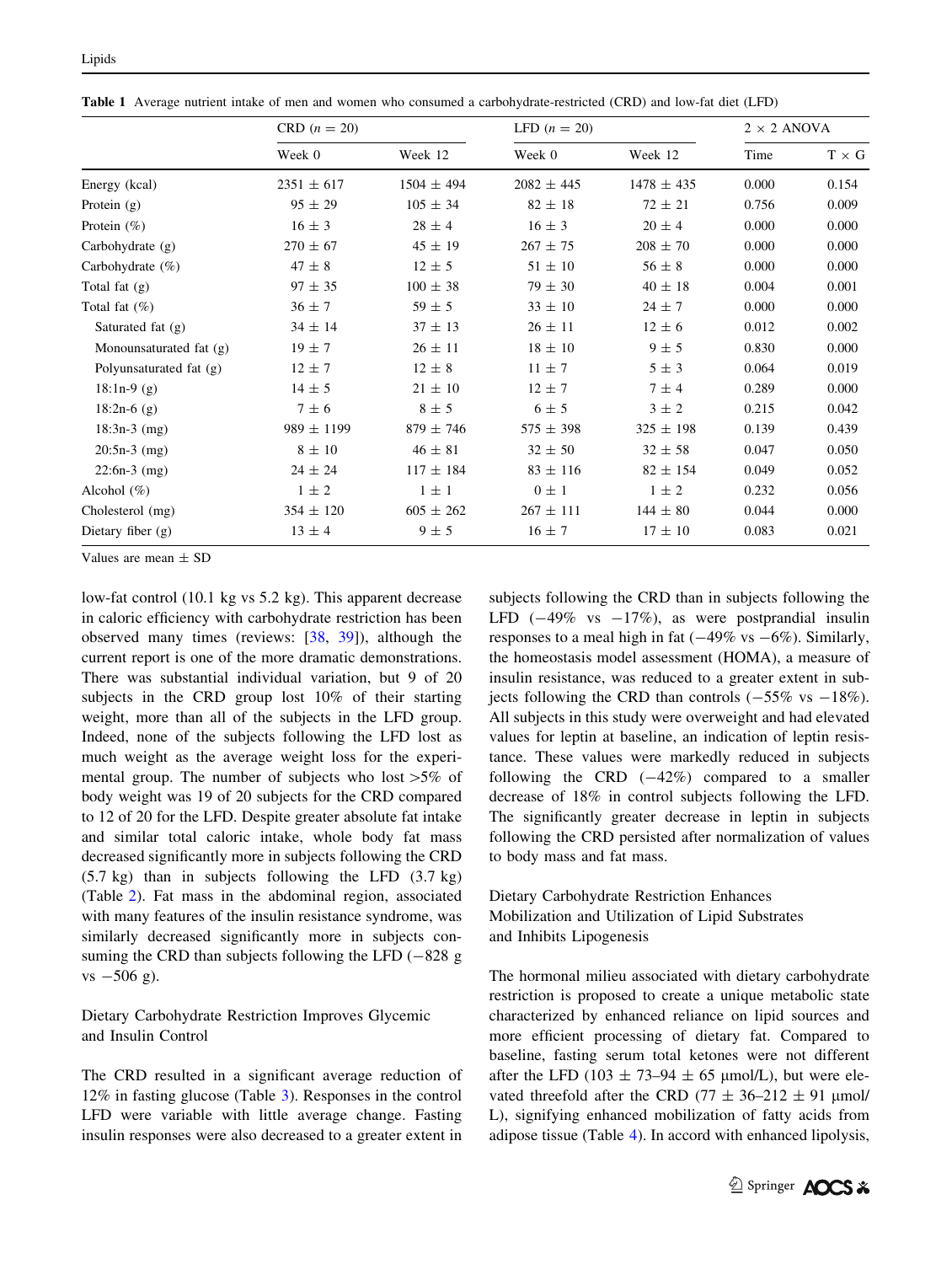<span id="page-5-0"></span>Table 2 Carbohydrate-restricted diet enhances weight loss and reduces adiposity

|                         | $CRD (n = 20)$  |                 | LFD $(n = 20)$  |                 | $2 \times 2$ ANOVA |              |
|-------------------------|-----------------|-----------------|-----------------|-----------------|--------------------|--------------|
|                         | Week 0          | Week 12         | Week 0          | Week 12         | Time               | $T \times G$ |
| Age (year)              | $32.6 \pm 11.3$ |                 | $36.9 \pm 12.5$ |                 |                    |              |
| Body mass (kg)          | $96.5 \pm 13.7$ | $86.4 \pm 12.0$ | $94.4 \pm 15.2$ | $89.2 \pm 13.9$ | 0.000              | 0.000        |
| BMI $(kg/m^2)$          | $33.5 \pm 5.2$  | $30.0 \pm 4.3$  | $32.1 \pm 4.1$  | $30.3 \pm 3.9$  | 0.000              | 0.000        |
| Fat mass (kg)           | $38.7 \pm 7.7$  | $33.1 \pm 7.9$  | $37.1 \pm 10.0$ | $33.4 \pm 9.4$  | 0.000              | 0.009        |
| Lean body mass (kg)     | $54.4 \pm 11.6$ | $51.0 \pm 10.9$ | $55.1 \pm 10.7$ | $54.1 \pm 9.9$  | 0.000              | 0.009        |
| Percent body fat $(\%)$ | $40.6 \pm 7.3$  | $38.2 \pm 8.5$  | $39.0 \pm 7.9$  | $36.8 \pm 7.9$  | 0.000              | 0.642        |
| Abdominal fat $(g)$     | $4152 \pm 1261$ | $3325 \pm 1154$ | $4059 \pm 1165$ | $3553 \pm 1160$ | 0.000              | 0.018        |

Values are mean  $\pm$  SD

Table 3 Carbohydrate-restricted diet improves glycemic and insulin control and decreases leptin

|                     | $CRD (n = 20)$  |                 | LFD $(n = 20)$  |                 | $2 \times 2$ ANOVA |              |
|---------------------|-----------------|-----------------|-----------------|-----------------|--------------------|--------------|
|                     | Week 0          | Week 12         | Week 0          | Week 12         | Time               | $T \times G$ |
| Glucose $(mg/dL)$   | $101 \pm 13$    | $89 \pm 8$      | $96 \pm 12$     | $94 \pm 9$      | 0.000              | 0.006        |
| Insulin $(pmol/L)$  | $107 + 87$      | $54 \pm 57$     | $70 + 47$       | $57 + 57$       | 0.000              | 0.017        |
| Insulin AUC         | $1032 \pm 901$  | $529 \pm 494$   | $609 \pm 306$   | $573 + 531$     | 0.002              | 0.005        |
| <b>HOMA</b>         | $2.9 \pm 2.5$   | $1.3 \pm 1.4$   | $1.7 \pm 1.1$   | $1.4 \pm 1.4$   | 0.000              | 0.009        |
| Leptin $(ng/mL)$    | $59 \pm 31$     | $34 \pm 27$     | $50 \pm 26$     | $41 \pm 26$     | 0.000              | 0.004        |
| Leptin $(ng/mL)/BM$ | $0.63 \pm 0.35$ | $0.41 \pm 0.32$ | $0.54 \pm 0.29$ | $0.46 \pm 0.29$ | 0.000              | 0.013        |
| Leptin $(ng/mL)/FM$ | $1.47 \pm 0.67$ | $0.96 \pm 0.66$ | $1.24 \pm 0.44$ | $1.15 \pm 0.61$ | 0.000              | 0.004        |

Values are mean  $\pm$  SD

HOMA, homeostatic model assessment; BM, body mass; FM, fat mass

|  | Table 4 Carbohydrate-restricted diet enhances mobilization and utilization of lipid substrates and inhibits lipogenesis |  |  |  |  |  |  |  |
|--|-------------------------------------------------------------------------------------------------------------------------|--|--|--|--|--|--|--|
|--|-------------------------------------------------------------------------------------------------------------------------|--|--|--|--|--|--|--|

|                          | CRD $(n = 20)$  |                 | LFD $(n = 20)$  | $2 \times 2$ ANOVA |       |              |
|--------------------------|-----------------|-----------------|-----------------|--------------------|-------|--------------|
|                          | Week 0          | Week 12         | Week 0          | Week 12            | Time  | $T \times G$ |
| Ketones $(\mu$ mol/L)    | $77 \pm 36$     | $212 \pm 91$    | $103 \pm 73$    | $94 \pm 65$        | 0.000 | 0.000        |
| Fatty acids (mEq/L)      | $0.23 \pm 0.09$ | $0.28 \pm 0.14$ | $0.30 \pm 0.15$ | $0.24 \pm 0.12$    | 0.780 | 0.025        |
| Fatty acids AUC          | $1.20 \pm 0.38$ | $1.28 \pm 0.34$ | $1.30 \pm 0.47$ | $1.11 \pm 0.38$    | 0.360 | 0.033        |
| Postprandial lipemia AUC | $2005 \pm 723$  | $1062 \pm 332$  | $1890 \pm 667$  | $1606 \pm 456$     | 0.000 | 0.007        |
| Total TAG SFA (%)        | $33.1 \pm 5.0$  | $29.2 \pm 1.4$  | $30.5 \pm 4.0$  | $29.0 \pm 2.4$     | 0.000 | 0.086        |
| TAG 16:1n-7 $(\%)$       | $4.5 \pm 1.1$   | $3.1 \pm 0.7$   | $4.5 \pm 1.0$   | $4.5 \pm 1.1$      | 0.000 | 0.000        |
| Total CE SFA $(\%)$      | $3.4 \pm 1.5$   | $12.1 \pm 0.9$  | $13.0 \pm 1.3$  | $12.7 \pm 1.2$     | 0.002 | 0.028        |
| CE 16:1n-7 $(\%)$        | $3.3 \pm 0.9$   | $1.8 \pm 0.5$   | $3.0 \pm 1.0$   | $3.0 \pm 1.2$      | 0.000 | 0.000        |

Values are mean  $\pm$  SD

AUC, area under the curve; TAG, triacylglycerol; SFA, saturated fatty acids; CE, cholesteryl ester

fasting nonesterified fatty acids increased in subjects following the CRD and decreased in subjects following the LFD.

To better understand how carbohydrate restriction affects the processing of dietary fat, we measured clearance of an oral fat load providing 908 kcal and 85 g fat mainly from saturated fat. At baseline, we found that the fat challenge induced a dramatic rise in TAG after 1 h that remained above fasting levels for the duration of the 6-h postprandial period. After 12 weeks on the CRD, the postprandial TAG pattern was dramatically decreased at all time points. The total postprandial TAG area under the curve (Fig. [1A](#page-6-0)) was significantly lower after the CRD than the LFD  $(-47 \text{ vs } -15\%)$ . Although the CRD group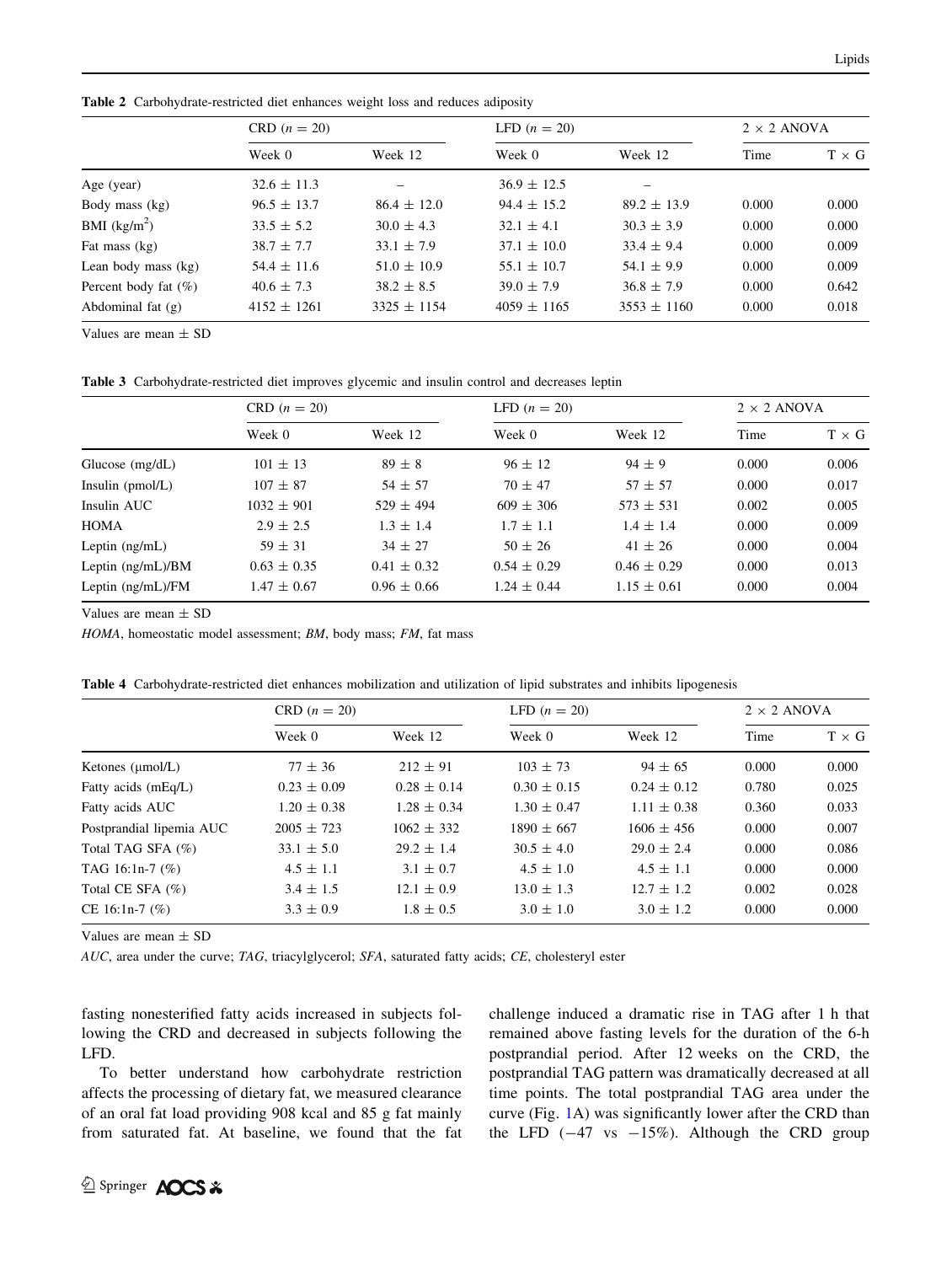<span id="page-6-0"></span>

Fig. 1A–B Effect of diet on postprandial lipemic responses. Absolute (A) and integrated (B) TAG values in subjects who consumed a carbohydrate-restricted diet (CRD) or a low-fat diet (LFD) for

showed slightly lower fasting TAG levels, the area under the curve normalized to fasting TAG levels was significantly lower in subjects consuming the CRD (Fig. 1B).

## Change in Fatty Acid Composition

To further explore the processing of dietary fat by carbohydrate restriction, we assessed fatty acid composition in serum lipid fractions (Table [5](#page-7-0)). The dietary intake of saturated fat was threefold higher on the CRD (36 g/day) compared to the LFD (12 g/day). Remarkably, the CRD showed consistently greater reductions in the relative proportions of most circulating SFAs in TAG and CE fractions (16), mainly attributed to greater reductions in myristic  $(14:0; 47\%$  reduction) and palmitic  $(16:0; 10\%)$  acids. With the exception of those with a low level at baseline, nearly all subjects consuming the CRD had a decrease in total saturates (17 of 20 subjects), whereas only half the subjects consuming the LFD had a decrease in saturates. Taking into account the change in absolute fasting TAG levels, the absolute concentration of total saturates in plasma TAG was reduced by 57% in response to the CRD, compared to 24% in response to the LFD. There was also a 31% decrease in palmitoleic acid (16:1n-7) in response to the CRD which, because of its low concentration in the diet, is a marker for de novo lipogenesis [\[40](#page-12-0)].

Dietary Carbohydrate Restriction Results in Consistently Greater Improvements in Atherogenic Dyslipidemia and Lipoprotein Markers

The CRD dramatically improved the features of atherogenic dyslipidemia compared to the LFD. Table [5](#page-7-0) and Fig. [2](#page-8-0) summarize the average and individual changes in



12 weeks. Mean total area under the curve (AUC) and integrated AUC were significantly different between the CRD and LFD  $(P<0.000)$ 

these parameters: the CRD shows more favorable responses in fasting TAG  $(-51 \text{ vs } -19\%)$ , HDL-C  $(+13 \text{ vs } -19\%)$  $-1\%$ ), and the TAG/HDL-C ratio ( $-54$  vs  $-20\%$ )  $(P<0.001$  in all cases). The dramatic decrease in TAG in response to carbohydrate reduction is one of the most reliable effects of any diet intervention [[13,](#page-11-0) [41\]](#page-12-0). Whereas 12 of 20 subjects following the CRD showed a  $>10\%$ increase in HDL-C, only 2 of 20 subjects following the LFD reached this point. Strikingly, the six subjects assigned to the CRD who already had the highest HDL at baseline further improved to a greater extent than any subject in LFD. An unexpected finding regarding HDL-C was a gender by diet effect, with women who started with higher baseline values exhibiting a more pronounced benefit on the CRD (17% women vs 8% men).

The CRD significantly improved other lipoprotein CVD risk factors. The total cholesterol/HDL-C ratio was reduced more in subjects during the CRD than during the LFD  $(-14 \text{ vs } -4\%)$ . The Apo B/Apo A-1 ratio is considered the best indicator of risk for vascular disease [[42\]](#page-12-0) and was, similarly, improved in subjects following the CRD but was slightly worse on average for subjects of the LFD  $(-16 \text{ vs }$  $+8\%$ ). It should be pointed out, in addition, that the five subjects with the highest Apo B/Apo A-1 ratio in the CRD group improved  $(-29\%)$ , while the five subjects with the highest values in LFD got worse (4%).

Changes in LDL-C showed substantial variation in both the CRD and LFD groups. Although on average this marker was not reduced in subjects following the CRD, there were improvements in the vascular remodeling of particles, consistent with previous observations that the number of the small, dense, more atherogenic particles tend to increase as dietary carbohydrate is increased and dietary fat is reduced [\[4](#page-11-0), [5](#page-11-0), [26](#page-11-0), [43](#page-12-0)]. We measured LDL subfractions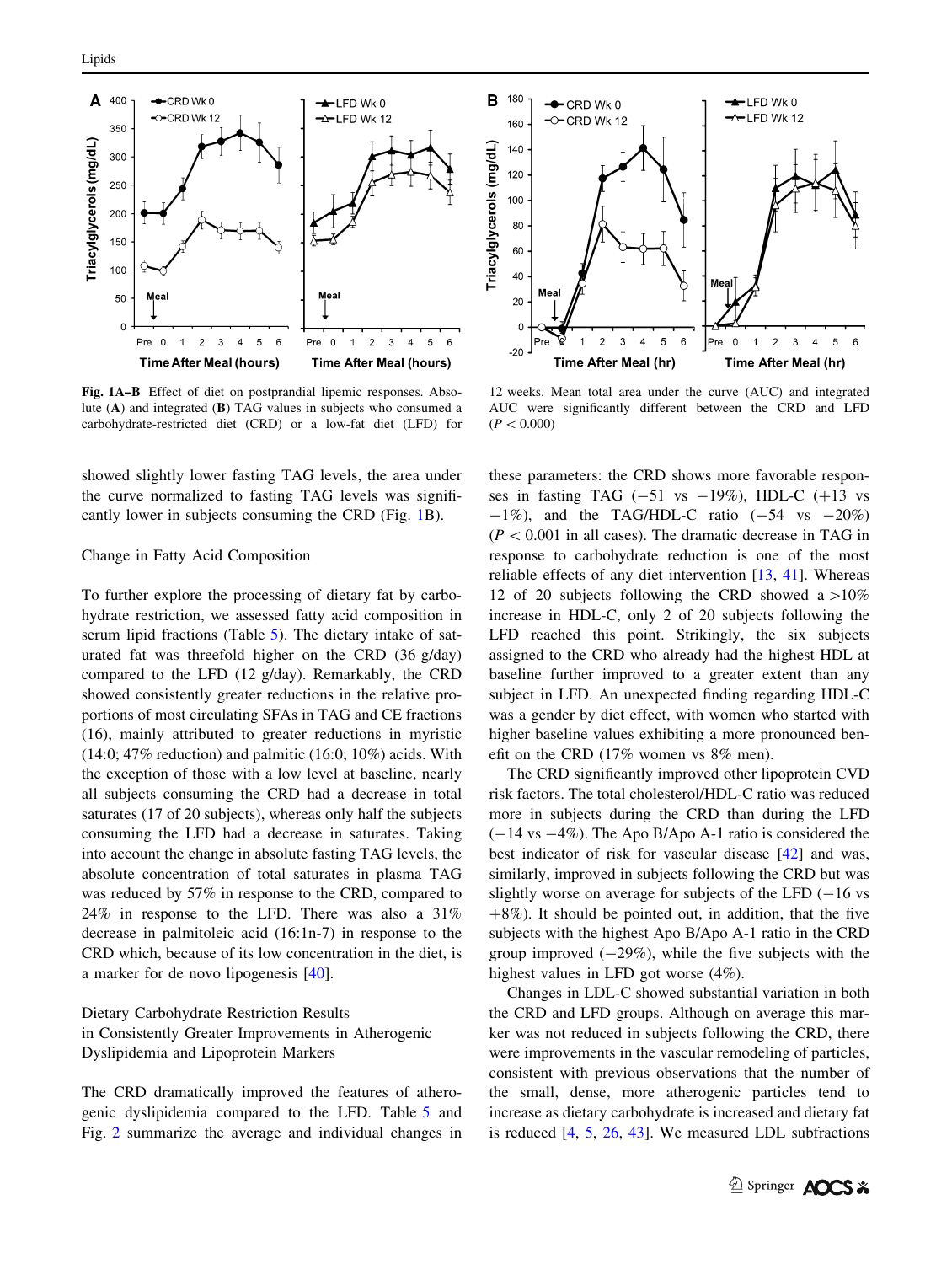<span id="page-7-0"></span>Table 5 Carbohydrate-restricted diet results in consistently greater improvements in atherogenic dyslipidemia and lipoprotein markers

|                                          | CRD $(n = 20)$  |                 | LFD $(n = 20)$  |                       | $2 \times 2$ ANOVA |              |
|------------------------------------------|-----------------|-----------------|-----------------|-----------------------|--------------------|--------------|
|                                          | Week 0          | Week 12         | Week 0          | Week 12               | Time               | $T \times G$ |
| Triacylglycerols (mg/dL)                 | $211 \pm 58$    | $104 \pm 44$    | $187 + 58$      | $151 \pm 38$          | 0.000              | 0.000        |
| $HDL-C$ (mg/dL)                          | $36\pm7$        | $40\,\pm\,10$   | $39\pm6$        | $38\,\pm\,6$          | 0.001              | 0.000        |
| Triacylglycerols /HDL-C                  | $6.2 \pm 2.2$   | $2.9 \pm 1.8$   | $5.0 \pm 2.0$   | $4.0 \pm 1.1$         | 0.000              | 0.000        |
| Total cholesterol (mg/dL)                | $208 \pm 26$    | $197\,\pm\,35$  | $204 \pm 32$    | $195 \pm 34$          | 0.016              | 0.816        |
| Total cholesterol/HDL-C                  | $6.0 \pm 1.2$   | $5.1 \pm 1.6$   | $5.4 \pm 1.1$   | $5.2 \pm 1.1$         | 0.000              | 0.022        |
| Apolipoprotein B (mg/dL)                 | $109 \pm 19$    | $98 \pm 21$     | $104 \pm 14$    | $102 \pm 19$          | 0.012              | 0.067        |
| Apolipoprotein A-1 (mg/dL)               | $107 \pm 24$    | $111 \pm 23$    | $124 \pm 23$    | $115 \pm 28$          | 0.545              | 0.075        |
| Apo B/Apo A-1                            | $1.1 \pm 0.4$   | $0.9 \pm 0.3$   | $0.9 \pm 0.2$   | $0.9 \pm 0.3$         | 0.128              | 0.001        |
| $LDL-C$ (mg/dL)                          | $130 \pm 22$    | $135 \pm 31$    | $128 \pm 31$    | $126 \pm 32$          | 0.357              | 0.357        |
| LDL mean size $_{\text{PAGE}}$ (nm)      | $261 \pm 7$     | $269\pm3$       | $261 \pm 4$     | $261 \pm 6$           | 0.000              | 0.001        |
| LDL peak size $_{\text{PAGE}}$ (nm)      | $260.0 \pm 9.9$ | $270.6 \pm 4.9$ | $257.9 \pm 8.6$ | $259.9$ $\pm$ $\,8.0$ | 0.000              | 0.005        |
| LDL-1 $_{\rm PAGE}$ $(\%)$               | $9.7 \pm 6.2$   | $20.0 \pm 6.5$  | $9.7 \pm 5.2$   | $11.9 \pm 6.2$        | 0.000              | 0.000        |
| LDL- $2_{\text{PAGE}}$ (%)               | $15.5 \pm 4.9$  | $13.7 \pm 4.1$  | $15.1 \pm 3.8$  | $16.6 \pm 5.6$        | 0.886              | 0.050        |
| LDL-3+ $_{\mathrm{PAGE}}$ (%)            | $7.9 \pm 4.8$   | $1.7 \pm 2.1$   | $8.5 \pm 5.3$   | $7.1 \pm 4.8$         | 0.001              | 0.000        |
| VLDL&CM total <sub>NMR</sub> (nmol/L)    | $91 \pm 27$     | $79 \pm 37$     | $97 \pm 30$     | $92 \pm 34$           | 0.123              | 0.523        |
| VLDL&CM $large_{NMR}$ (nmol/L)           | $8\,\pm\,4$     | $1 \pm 2$       | $9 \pm 7$       | $5\pm4$               | 0.000              | 0.211        |
| VLDL medium $_{NMR}$ (nmol/L)            | $40 \pm 18$     | $24 \pm 23$     | $44 \pm 24$     | $38\,\pm\,23$         | 0.011              | 0.194        |
| VLDL small $_{\text{NMR}}$ (nmol/L)      | $43\,\pm\,18$   | $54 \pm 19$     | $45 \pm 23$     | $49 \pm 20$           | 0.038              | 0.398        |
| LDL total <sub>NMR</sub> (nmol/L)        | $1549 \pm 322$  | $1470 \pm 439$  | $1441 \pm 359$  | $1452 \pm 367$        | 0.493              | 0.373        |
| $IDLNMR$ (nmol/L)                        | $89 \pm 39$     | $62 \pm 41$     | $75\,\pm\,45$   | $65 \pm 44$           | 0.036              | 0.342        |
| Large $LDLNMR$ (nmol/L)                  | $227 \pm 145$   | $403 \pm 152$   | $313 \pm 220$   | $290 \pm 153$         | 0.022              | 0.004        |
| Small $LDLNMR$ (nmol/L)                  | $1234 \pm 354$  | $1005 \pm 435$  | $1053 \pm 364$  | $1097 \pm 412$        | 0.140              | 0.032        |
| Medium small LDL <sub>NMR</sub> (nmol/L) | $247 \pm 73$    | $201\,\pm\,85$  | $207\,\pm\,76$  | $216 \pm 83$          | 0.170              | 0.046        |
| Very small $LDLNMR$ (nmol/L)             | $986 \pm 285$   | $805 \pm 353$   | $846 \pm 294$   | $881 \pm 330$         | 0.141              | 0.033        |
| HDL total <sub>NMR</sub> (nmol/L)        | $27 \pm 5$      | $28\,\pm\,6$    | $29\,\pm\,3$    | $28\,\pm\,3$          | 0.799              | 0.431        |
| HDL large $_{NMR}$ (nmol/L)              | $2 \pm 2$       | $4 \pm 2$       | $3 \pm 2$       | $4 \pm 2$             | 0.001              | 0.100        |
| HDL medium <sub>NMR</sub> (nmol/L)       | $5 \pm 4$       | $2 \pm 3$       | $3 \pm 3$       | $4 \pm 6$             | 0.343              | 0.057        |
| $HDL$ small <sub>NMR</sub> (nmol/L)      | $21 \pm 5$      | $22 \pm 4$      | $23 \pm 4$      | $20 \pm 7$            | 0.491              | 0.109        |
| VLDL size $_{NMR}$ (nm)                  | $57.4 \pm 8.8$  | $43.3 \pm 4.2$  | $56.6 \pm 10.4$ | $48.7 \pm 5.8$        | 0.000              | 0.102        |
| LDL size $_{NMR}$ (nm)                   | $20.1 \pm 0.5$  | $20.7 \pm 0.5$  | $20.4 \pm 0.7$  | $20.4 \pm 0.7$        | 0.009              | 0.010        |
| $HDL$ size <sub>NMR</sub> (nm)           | $8.3\,\pm\,0.2$ | $8.6\,\pm\,0.3$ | $8.4 \pm 0.3$   | $8.5 \pm 0.3$         | 0.000              | 0.051        |

Values are mean  $\pm$  SD

PAGE, polyacrylamide gel electrophoresis; NMR, nuclear magnetic resonance

using two methods based on high-resolution PAGE or on NMR. The results from PAGE confirmed previous observations, showing a significant ( $P < 0.001$ ) LDL particle redistribution in subjects following the CRD as reflected by a shift from smaller (LDL-3) to larger (LDL-1) particles, whereas there was little change in the concentration or size of LDL particles on the LFD. NMR results showed a similar significant reduction in the quantity of small and very small LDL particles and a concomitant increase in the quantity of large LDL particles. Mean LDL size increased significantly in subjects following the CRD using both PAGE and NMR. In addition to increased LDL particle size, there was a significant increase in NMR-determined HDL size in subjects following the CRD.

## Weight Loss and Dyslipidemia

To understand the extent to which the measured parameters are related, we compared change in BMI to change in the TAG/ HDL-C ratio. Figure [3](#page-8-0) shows that there is a very poor correlation between these variables for either the CRD ( $R^2 = 0.0529$ ) from linear regression) or the LFD ( $R^2 = 0.0012$ ). Surprisingly, for the LFD group, 7 of the 11 subjects who had the largest change in BMI showed the smallest change in TAG/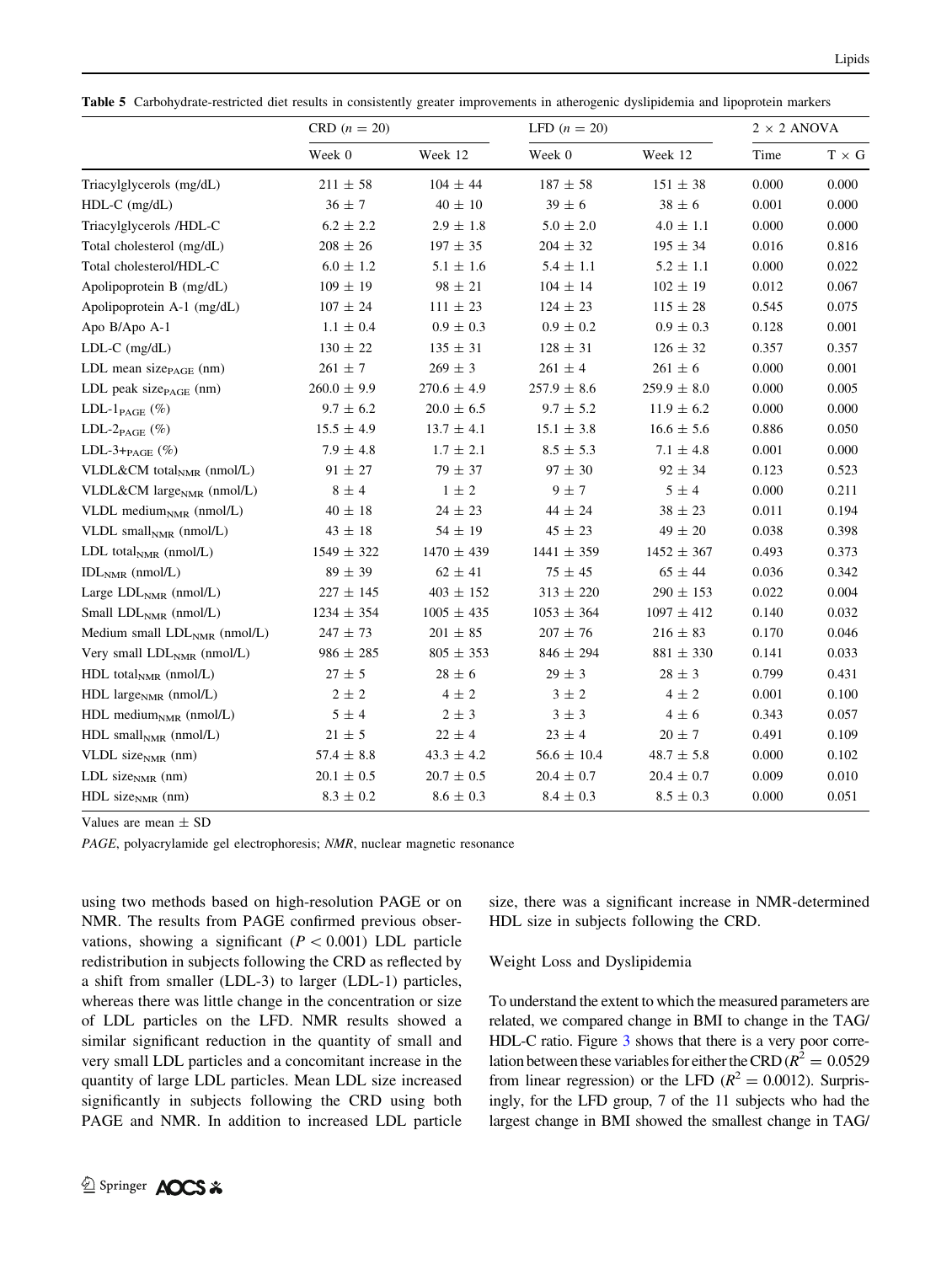<span id="page-8-0"></span>

Fig. 2 Individual responses in lipid parameters after 12 weeks on indicated diets. Carbohydrate-restricted diet (CRD) is indicated by circles; low-fat diet (LFD) is indicated by triangles. Bars indicate mean values



Fig. 3 Correlation of changes in BMI and changes in TAG/HDL ratio. Carbohydrate-restricted diet (CRD) is indicated by black circles; low-fat diet (LFD) is indicated by dark gray squares. The light gray square highlights 7 of the 11 subjects in the LFD with the largest change in BMI. Linear regression for VLCKD:  $\Delta(TAG)$  $HDL = -0.24117 + 0.259 \times (\Delta BMI), R^2 = 0.0529$ , for LFD:  $\Delta$ (TAG/HDL) = -0.923 + 0.05325 × ( $\Delta$ BMI),  $R^2$  = 0.0012

HDL. Similar poor correlations were found for other markers of weight loss and lipids (data not shown).

Dietary Carbohydrate Restriction Reduces RBP4

We further explored the response in serum RBP4, and the associations with dietary input and other markers of insulin resistance. Changes in serum RBP4 levels were variable but showed a significantly greater reduction in subjects consuming the CRD  $(34.6 \pm 11.7 - 27.6 \pm 8.0 \text{ µg/mL})$ compared to LFD (37.1  $\pm$  14.3–39.0  $\pm$  18.6 µg/mL); only two of the subjects in the CRD group, but 8 of 20 controls showed an increase. Changes were significantly correlated to responses in several metabolic outcomes (''Electronic supplementary material''). The only dietary nutrient that correlated with the change in RBP4 was carbohydrate (g/day) during the CRD. The absolute and percent changes in RBP4 were associated with changes in measures of adiposity only in the LFD controls, not the CRD. On the other hand, RBP4 was correlated to improvement in glucose, fatty acids, insulin, HOMA, and leptin during the CRD but not the LFD. Changes in RBP4 were correlated with changes in LDL particle size on both diets and to total and LDL-C on the LFD. Changes in several serum fatty acid species were correlated with RBP4, but they differed for the CRD and LFD. The highest correlation was between changes in RBP4 and phospholipid 18:0 ( $r = 0.77$ ). There were no correlations between changes in RBP4 and markers of inflammation as assessed by 20 separate inflammatory markers. These findings link the role of RBP4 in insulin resistance, with studies showing a tight connection between carbohydrate restriction and features of MetS.

#### Discussion

Several recent diet comparisons have been published showing that CRDs are at least as effective as LFDs on weight loss, lipid profile, and other health markers [\[18](#page-11-0), [27,](#page-11-0) [44–46](#page-12-0)] (reviews: [[14,](#page-11-0) [23](#page-11-0), [47,](#page-12-0) [48](#page-12-0)]), the most recent being a two-year study from Shai et al. [\[49](#page-12-0)]. The current study is distinguished from these in that we specifically tested the idea that carbohydrate restriction targets the markers of MetS, particularly the atherogenic dyslipidemia. Our results support the hypothesis, and further show that CRDs improve a wide spectrum of lipid markers of CVD risk, including effects on LDL particle size. Two other novel findings were that a CRD resulted in a decrease in plasma SFAs despite higher dietary saturated intake, and resulted in a significant decrease in RBP4, a molecule of current interest because of its association with MetS. Finally, we show that weight loss in hypocaloric diets correlates poorly with changes in lipid profile.

### Markers of CVD Risk

The atherogenic potential of LDL-C appears to reside in the small dense particles, whose concentration is independent of total LDL-C concentration [[4,](#page-11-0) [5,](#page-11-0) [43\]](#page-12-0). Shoji et al., for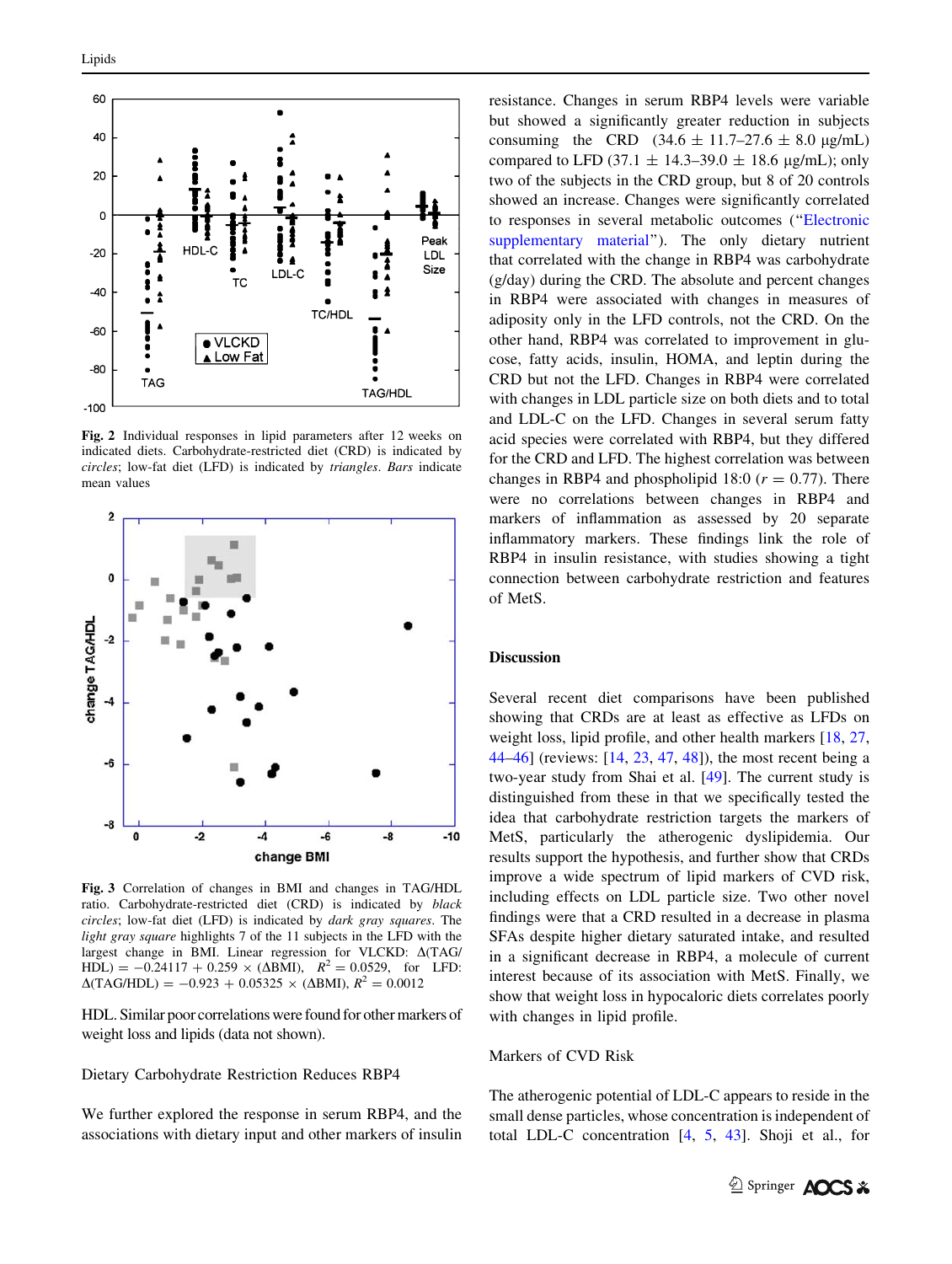example, measured carotid artery intima-media thickness (CA-IMT) and showed that when results on LDL-C were broken into small dense and large buoyant fractions, only the small dense LDL showed a significant positive association with CA-IMT [[50\]](#page-12-0). Small dense LDL are now considered a feature of MetS, but the dichotomy between LDL, still the most common marker for CVD risk, and atherogenic dyslipidemia is unresolved. The results presented here show a significant decrease in small LDL particles in subjects consuming the CRD, consistent with the tight connection between dietary carbohydrate and LDL size established in the literature [\[4](#page-11-0), [5](#page-11-0), [43\]](#page-12-0).

The reductions in TAG associated with the CRD are particularly striking—an effect probably due to decreased de novo lipogenesis and VLDL-TAG secretion as well as increased VLDL-TAG clearance. Regardless of the mechanisms, elevated circulating TAG is an independent risk factor for CVD [[24,](#page-11-0) [51](#page-12-0)], and elevations in the postabsorptive and postprandial period directly contribute to the dyslipidemic state characterized by low HDL-C and increased prevalence of small LDL-C. Considering the established importance of increasing HDL-C as a therapeutic target for both men and women [\[52](#page-12-0)], the effect on HDL-C is perhaps the most important result from this and other studies of CRDs. HDL-C is one of the major targets of health agencies and one for which existing drugs are not entirely satisfactory. Consistent with previous work [[53,](#page-12-0) [54\]](#page-12-0), we showed that a LFD has minimal effect on HDL-C, and that women experience a larger increase in response to carbohydrate restriction than men. We also assessed alternative lipid markers. Evidence has been presented that the ratio Apo B/Apo A-1 is the best predictor of CVD [\[42](#page-12-0)], and that, in the current study, the CRD was distinguished by the very dramatic reduction in this parameter. In summary, our results are consistent with previous work showing the benefit of CRD compared to LFD [\[13](#page-11-0), [34](#page-12-0), [41](#page-12-0)].

#### Dietary and Plasma Levels of SFA

Carbohydrate-restricted diets, although relatively high in SFA, show effects on plasma fatty acid that are very different from those seen in studies conducted in the presence of moderate to high dietary carbohydrate. A high-carbohydrate diet prolongs circulatory exposure to dietary (or endogenous) SFA, and conversely, dietary restriction of carbohydrate (via reduced secretion of insulin) allows for greater rates of lipid oxidation and management of the incoming lipid mix. High dietary fat is thus expected to be deleterious only if there is sufficient carbohydrate to provide the hormonal state in which the fat will be stored rather than oxidized. An expression of this effect is that the CRD with a greater proportion of fat and saturated fat led to a reduction in plasma SFA, particularly palmitic acid (16:0), whose presence has been linked to higher levels of adiposity [\[55](#page-12-0), [56](#page-12-0)]. The likely cause is greater fat oxidation and attenuation of hepatic de novo lipogenesis, as indicated by a parallel reduction in palmitoleic acid, the product of the stearoyl CoA desaturase-1 (SCD-1), and a minor constituent in dietary fat. That the reduced proportion of 16:1n-7 in serum lipids with the CRD is not due to downregulation of SCD-1 is indicated by the fact that both 16:0 and 16:1n-7 were reduced in the subjects consuming the CRD, whereas the proportion of 16:0 would be expected to rise if less were subject to desaturation. The results indicate a greater effect of the CRD on reduction of glucose disposal via lipogenesis.

## Correlation of Weight Loss and Lipid Markers

The rationale for using carbohydrate restriction to treat MetS is that a (carbohydrate-sensitive) physiologic state is expressed in the various markers of the syndrome. It is not excluded that, beyond carbohydrate, per se, decreasing adipose mass contributes to the change in lipid markers since they are also affected by adipokines. It is difficult in general to distinguish between mechanisms in a hypocaloric experiment; however, the experiments presented here do not support the decreased adipose mass as the primary stimulus for inducing improvement in MetS in subjects consuming a CRD. Although the CRD was significantly better at effecting weight loss, all but two subjects consuming the LFD lost at least some weight; yet the performance of the latter group on some of the lipid markers was not good, even in a qualitative sense. In addition, as shown in Fig. [3](#page-8-0), there is only a very weak correlation between weight loss and dyslipidemia in both groups, suggesting that, even in the LFD, the reduction in body mass may be one of several parallel consequences of some central physiologic change.

Experiments in the literature further support this idea. Normal-weight people [\[34](#page-12-0), [57](#page-12-0)] and subjects with diabetes [\[58](#page-12-0), [59\]](#page-12-0) on low-carbohydrate diets constrained to maintain body mass show improvements in atherogenic dyslipidemia. Also, in comparative studies in which weight loss is similar between different diets, the carbohydrate-restricted group shows better response on other markers [\[60](#page-12-0), [61](#page-12-0)]. Finally, experiments in which isocaloric changes in macronutrient composition are separated in time from weight loss point to the beneficial effects of carbohydrate reduction before caloric restriction [[25,](#page-11-0) [26\]](#page-11-0).

#### Mechanism of Improvement of Dyslipidemia by CRD

We recently summarized the mechanisms by which CRD are understood to improve dyslipidemia [[14,](#page-11-0) [23\]](#page-11-0). In brief, high insulin represses lipolysis and increases de novo lipogenesis,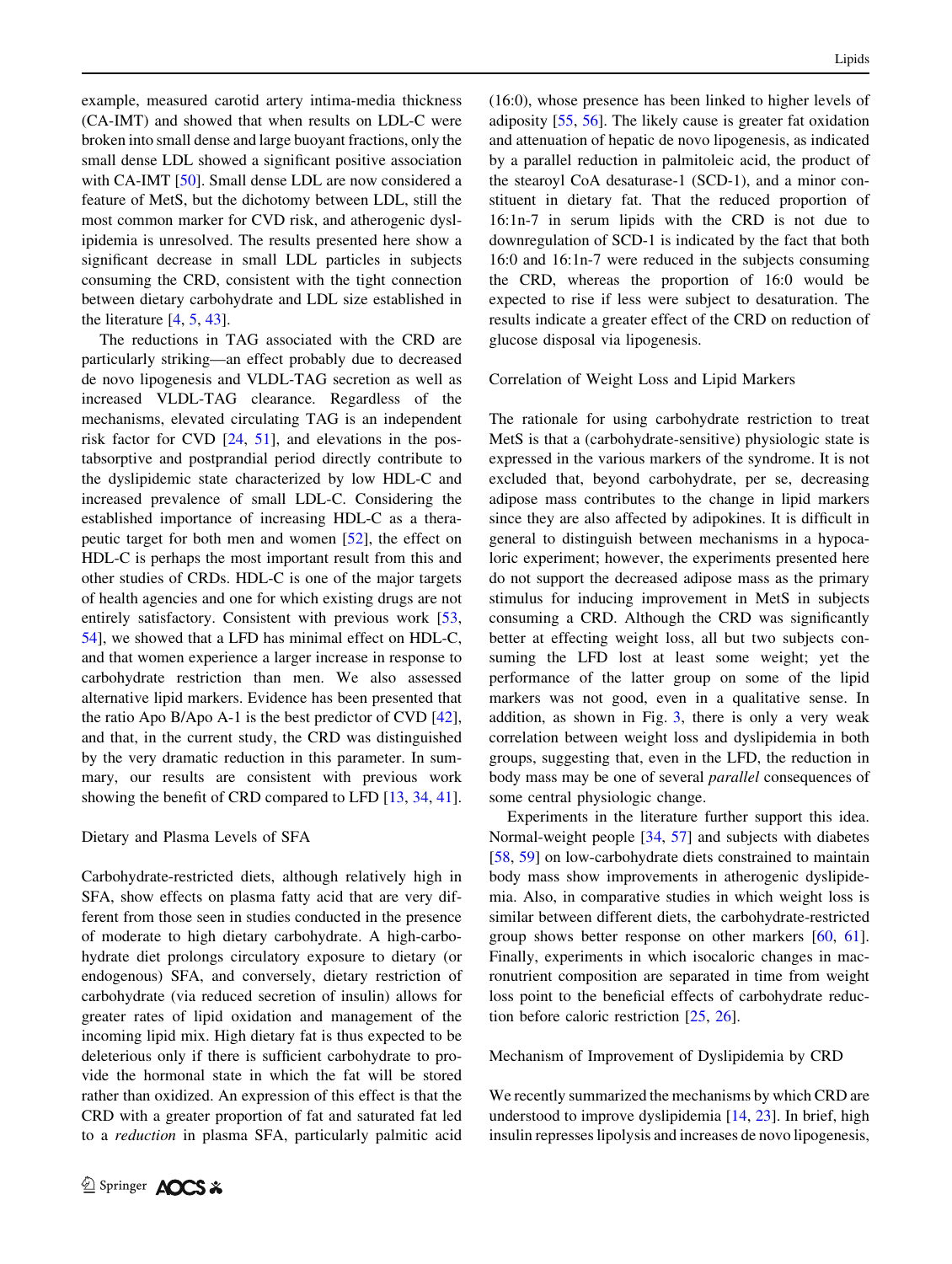leading to increases in TAG. This, in turn, enhances overproduction of larger TAG-enriched VLDL particles and the formation of small LDL particles and reductions in HDL-C. These effects are also associated with decreased catabolism of Apo B-containing particles and increased catabolism of Apo A-1-containing HDL-C. Carbohydrate restriction ameliorates these processes. Lower glucose and insulin concentrations also reduce ChREBP and SREBP1c expression, which activate key lipogenic enzymes, thereby reducing hepatic lipogenesis and VLDL production. At the same time, carbohydrate restriction leads to decreases in malonyl-CoA concentration and dis-inhibition of the carnitine acyltransferase, allowing for enhanced mitochondrial shuttle and  $\beta$ -oxidation of fatty acids. Lower glucose (and lower fructose, which may be associated with high-carbohydrate diets) also limits glycerol-3-phosphate production for the re-esterification of free fatty acids.

## RBP4

A novel finding was that RBP4 was reduced by the CRD  $(-20\%)$  but not the LFD (5%). Several lines of evidence point to increased circulating levels of RBP4 in insulinresistant states [[29](#page-11-0), [30](#page-11-0)]. Transgenic overexpression or injection of purified RBP4 results in impairment of insulinstimulated signaling in muscle, indicating that RBP4 may directly contribute to insulin resistance. In humans, RBP4 is elevated in subjects with obesity and type 2 diabetes and is correlated with components of the MetS [\[29](#page-11-0)]. Energy restriction with LFDs resulting in weight loss has been shown to result in decreased serum RBP4 [\[62](#page-12-0), [63](#page-12-0)], whereas short-term overfeeding apparently has no effect [\[64](#page-12-0)].

## The Reality of Metabolic Syndrome

Despite the conceptual importance of MetS, several workers have raised the question of whether it is truly clinically useful. Most recently, a study by Sattar et al. [[10\]](#page-11-0) and an associated commentary by Kahn [[65\]](#page-12-0) concluded that ''metabolic syndrome and its components are associated with type 2 diabetes but have weak or no association with vascular risk.'' This surely overstates the case in that the vascular complications associated with hyperglycemia are the most deleterious outcomes of diabetes. In this sense, diabetes is a vascular disease. In the end, it is a question of whether identification of MetS would lead to a different treatment than the sum of the treatments of the different markers. The work presented here supports the idea that there is an across-the-board benefit to carbohydrate restriction. That the collection of markers—here emphasizing atherogenic dyslipidemia, response to fat challenge, reduction in RBP4, and the previously reported improvement in inflammatory markers—is improved by a single type of intervention argues for their being viewed as a syndrome. The close connection between dietary carbohydrate and insulin metabolism provides the underlying biological basis, consistent with the generally agreed-on principle that ''insulin resistance plays an important part in risk-factor clustering for the MetS [[65\]](#page-12-0).''

From a practical perspective, MetS is a collection of risk factors, and it is to be expected that the expression of each pathology would appear at a different time or in response to different environmental stimuli. It seems reasonable that the best bet will be to treat one marker with the methodology that has the potential to treat all. There is no guarantee that the signs in MetS for an individual patient might not be indications of isolated risk for one disease state, but, until we know how to distinguish these cases, carbohydrate restriction may be the ''default'' approach.

## Limitations

This 12-week diet intervention in a group of 40 subjects could be viewed as short in duration and small in sample size in comparison to larger clinical trials. In contrast to large-scale dietary trials where dietary compliance and attrition are high, this study had a high level of experimental control, which allows direct comparison of the biological effects induced by diets varying in macronutrient composition, as opposed to studying the effects of prescribing a diet (as is the case in many diet trials where compliance is poor). Although the sample size of 20 subjects per group might be considered modest, statistical significance was achieved on most variables, again attributable to the high level of standardization and subject compliance. There is also little to suggest that the effects will not persist as long as there is compliance. In addition, longer studies generally support the relative superiority of CRDs [\[49](#page-12-0), [60](#page-12-0), [66](#page-12-0)]. The study of Foster et al. [\[60](#page-12-0)] in particular showed that improvements in CVD risk markers are stable beyond the point at which the diets become similar and weight loss differences become small. Finally, we did not perform a direct measure of insulin resistance, nor did we perform a glucose tolerance test to assess their metabolic status in respect to glucose metabolism.

#### Summary

The results presented here show that a diet restricted in carbohydrate can provide a more comprehensive improvement in the clinical risk factors associated with MetS than a LFD at reduced caloric intake. There are many options for treating obesity or the individual components of MetS, but carbohydrate restriction has the ability to target the range of markers with a single intervention. That this collection of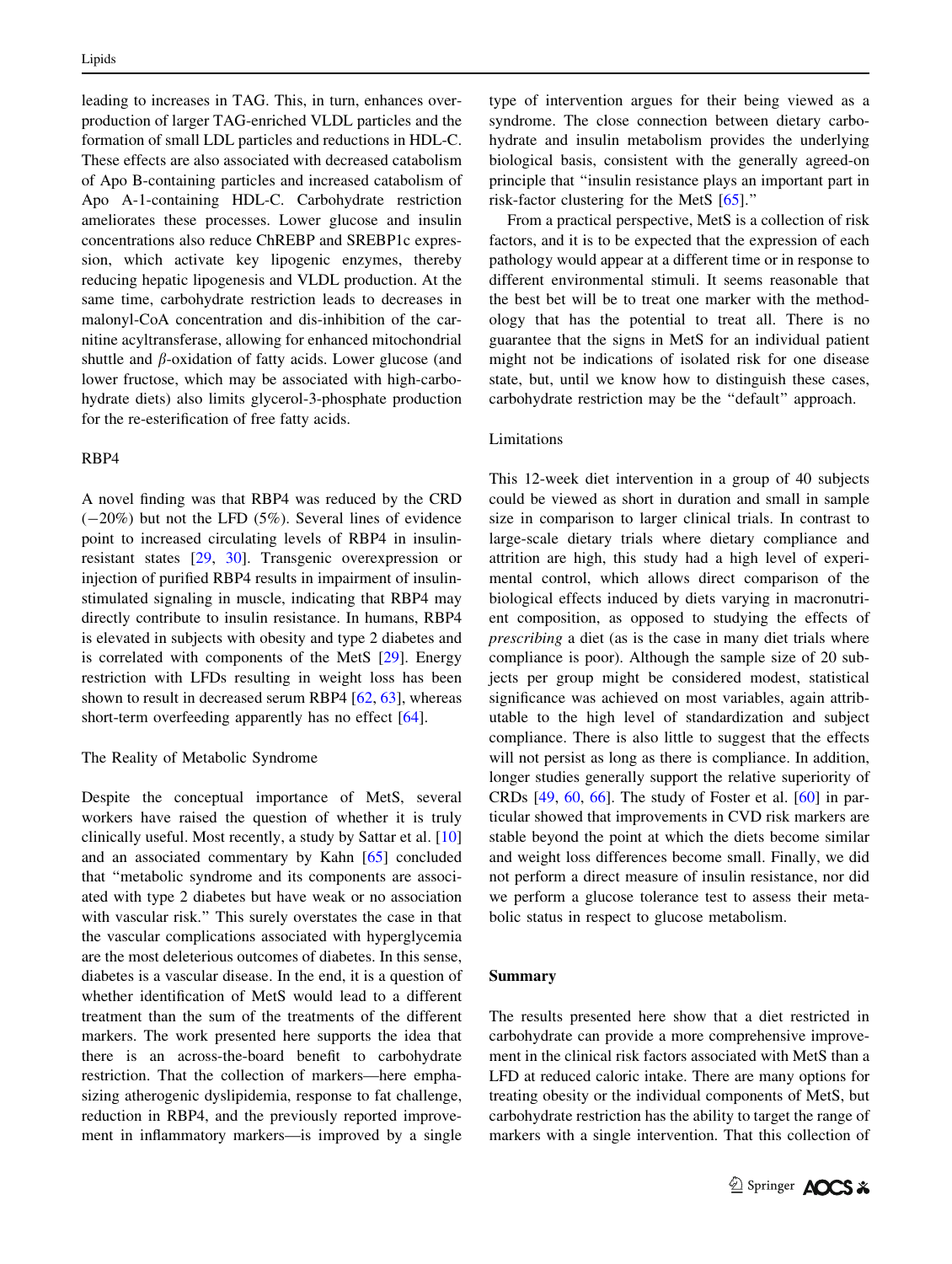<span id="page-11-0"></span>metabolic markers responds in concert to carbohydrate restriction provides support for considering them as a single syndrome, and treating any of the individual MetS markers with carbohydrate restriction holds the promise of potential benefits to the others. Low-carbohydrate diets therefore represent an alternative strategy for general health beyond weight regulation.

Acknowledgments We thank Timothy E. Graham and Barbara B. Kahn at the Division of Endocrinology, Diabetes, and Metabolism, Department of Medicine, Beth Israel Deaconess Medical Center and Harvard Medical School, Boston, MA for measuring serum RBP4 concentrations. This work was supported in part by funds from the Graduate School and the Health Disparity EXPORT Center at the University of Connecticut, USDA Hatch, the Dr. Robert C. Atkins Foundation, the Egg Nutrition Center, and the Research Foundation of the State University of New York.

#### References

- 1. Reaven GM (1988) Role of insulin resistance in human disease. Diabetes 37:1595–1607
- 2. Grundy SM, Cleeman JI, Daniels SR, Donato KA, Eckel RH, Franklin BA, Gordon DJ, Krauss RM, Savage PJ, Smith SC Jr et al (2006) Diagnosis and management of the metabolic syndrome: an American Heart Association/National Heart, Lung, and Blood Institute scientific statement. Curr Opin Cardiol  $21:1-6$
- 3. Haffner S, Cassells HB (2003) Metabolic syndrome—a new risk factor of coronary heart disease? Diabetes Obes Metab 5:359–370
- 4. Dreon DM, Fernstrom HA, Williams PT, Krauss RM (1999) A very low-fat diet is not associated with improved lipoprotein profiles in men with a predominance of large, low-density lipoproteins. Am J Clin Nutr 69:411–418
- 5. Krauss RM (2005) Dietary and genetic probes of atherogenic dyslipidemia. Arterioscler Thromb Vasc Biol 25(11):2265–2272
- 6. Kahn R, Buse J, Ferrannini E, Stern M (2005) The metabolic syndrome: time for a critical appraisal: joint statement from the American Diabetes Association and the European Association for the Study of Diabetes. Diabetes Care 28:2289–2304
- 7. Lomangino K (2008) Metabolic syndrome diagnosis: clinical value called questionable. Clin Nutr Insight 34:7–8
- 8. Reaven GM (2005) The metabolic syndrome: requiescat in pace. Clin Chem 51:931–938
- 9. Sattar N (2006) The metabolic syndrome: should current criteria influence clinical practice? Curr Opin Lipidol 17:404–411
- 10. Sattar N, McConnachie A, Shaper AG, Blauw GJ, Buckley BM, de Craen AJ, Ford I, Forouhi NG, Freeman DJ, Jukema JW et al (2008) Can metabolic syndrome usefully predict cardiovascular disease and diabetes? Outcome data from two prospective studies. Lancet 371:1927–1935
- 11. Bloomgarden ZT (2005) 2nd International Symposium on Triglycerides and HDL: metabolic syndrome. Diabetes Care 28:2577–2584
- 12. Boden G, Homko C, Mozzoli M, Zhang M, Kresge K, Cheung P (2007) Combined use of rosiglitazone and fenofibrate in patients with type 2 diabetes: prevention of fluid retention. Diabetes 56:248–255
- 13. Volek JS, Feinman RD (2005) Carbohydrate restriction improves the features of metabolic syndrome. Metabolic syndrome may be

defined by the response to carbohydrate restriction. Nutr Metab (Lond) 2:31

- 14. Volek JS, Fernandez ML, Feinman RD, Phinney SD (2008) Dietary carbohydrate restriction induces a unique metabolic state positively affecting atherogenic dyslipidemia, fatty acid partitioning, and metabolic syndrome. Prog Lipid Res 47:307–318
- 15. Bloomgarden ZT (2005) Thiazolidinediones. Diabetes Care 28(2):488–493
- 16. Devchand PR (2008) Glitazones and the cardiovascular system. Curr Opin Endocrinol Diabetes Obes 15:188–192
- 17. Richter B, Bandeira-Echtler E, Bergerhoff K, Clar C, Ebrahim SH (2007) Rosiglitazone for type 2 diabetes mellitus. Cochrane Database Syst Rev CD006063
- 18. Nielsen JV, Joensson EA (2008) Low-carbohydrate diet in type 2 diabetes: stable improvement of bodyweight and glycemic control during 44 months follow-up. Nutr Metab (Lond) 5:14
- 19. Boden G, Sargrad K, Homko C, Mozzoli M, Stein TP (2005) Effect of a low-carbohydrate diet on appetite, blood glucose levels, and insulin resistance in obese patients with type 2 diabetes. Ann Intern Med 142:403–411
- 20. Yancy WS Jr, Foy M, Chalecki AM, Vernon MC, Westman EC (2005) A low-carbohydrate, ketogenic diet to treat type 2 diabetes. Nutr Metab (Lond) 2:34
- 21. Ahrens E Jr (1986) Carbohydrates, plasma triglycerides, and coronary heart disease. Nutr Rev 44:60–64
- 22. Hellerstein MK (2002) Carbohydrate-induced hypertriglyceridemia: modifying factors and implications for cardiovascular risk. Curr Opin Lipidol 13:33–40
- 23. Karam J, Nessim F, McFarlane S, Feinman R (2008) Carbohydrate restriction and cardiovascular risk. Curr Cardiovasc Risk Rep 2:88–94
- 24. Tirosh A, Rudich A, Shochat T, Tekes-Manova D, Israeli E, Henkin Y, Kochba I, Shai I (2007) Changes in triglyceride levels and risk for coronary heart disease in young men. Ann Intern Med 147:377–385
- 25. Feinman RD, Volek JS (2006) Low carbohydrate diets improve atherogenic dyslipidemia even in the absence of weight loss. Nutr Metab (Lond) 3:24
- 26. Krauss RM, Blanche PJ, Rawlings RS, Fernstrom HS, Williams PT (2006) Separate effects of reduced carbohydrate intake and weight loss on atherogenic dyslipidemia. Am J Clin Nutr 83:1025–1031
- 27. Forsythe CE, Phinney SD, Fernandez ML, Quann EE, Wood RJ, Bibus DM, Kraemer WJ, Feinman RD, Volek JS (2008) Comparison of low fat and low carbohydrate diets on circulating fatty acid composition and markers of inflammation. Lipids 43:65–77
- 28. Graham TE, Kahn BB (2007) Tissue-specific alterations of glucose transport and molecular mechanisms of intertissue communication in obesity and type 2 diabetes. Horm Metab Res 39:717–721
- 29. Graham TE, Yang Q, Bluher M, Hammarstedt A, Ciaraldi TP, Henry RR, Wason CJ, Oberbach A, Jansson PA, Smith U et al (2006) Retinol-binding protein 4 and insulin resistance in lean, obese, and diabetic subjects. N Engl J Med 354:2552–2563
- 30. Yang Q, Graham TE, Mody N, Preitner F, Peroni OD, Zabolotny JM, Kotani K, Quadro L, Kahn BB (2005) Serum retinol binding protein 4 contributes to insulin resistance in obesity and type 2 diabetes. Nature 436:356–362
- 31. Glickman SG, Marn CS, Supiano MA, Dengel DR (2004) Validity and reliability of dual-energy X-ray absorptiometry for the assessment of abdominal adiposity. J Appl Physiol 97:509–514
- 32. Friedewald WT, Levy RI, Fredrickson DS (1972) Estimation of the concentration of low-density lipoprotein cholesterol in plasma, without use of the preparative ultracentrifuge. Clin Chem 18:499–502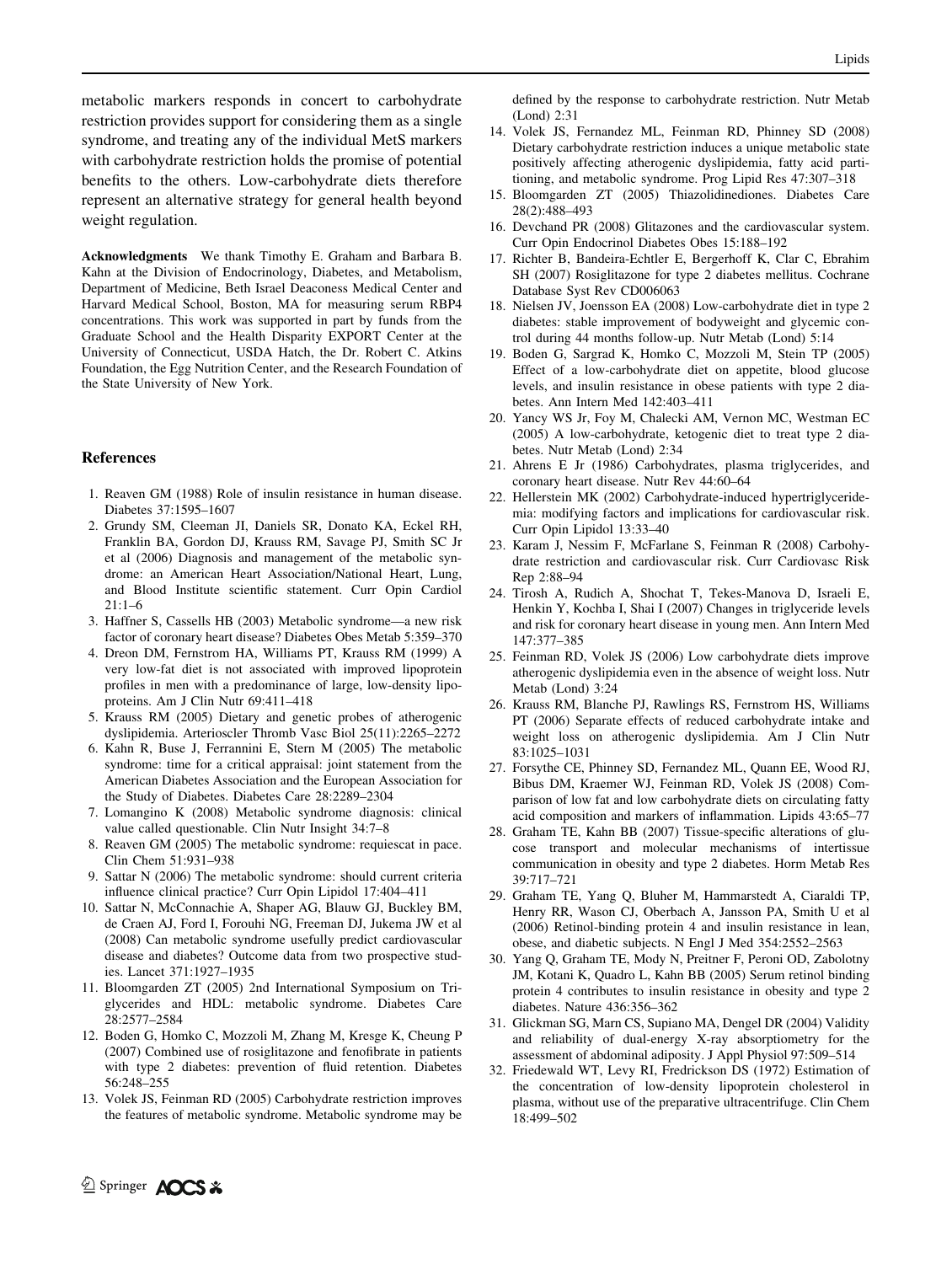- <span id="page-12-0"></span>33. Matthews DR, Hosker JP, Rudenski AS, Naylor BA, Treacher DF, Turner RC (1985) Homeostasis model assessment: insulin resistance and beta-cell function from fasting plasma glucose and insulin concentrations in man. Diabetologia 28:412–419
- 34. Sharman MJ, Kraemer WJ, Love DM, Avery NG, Gomez AL, Scheett TP, Volek JS (2002) A ketogenic diet favorably affects serum biomarkers for cardiovascular disease in normal-weight men. J Nutr 132:1879–1885
- 35. Larosa JC, Fry AG, Muesing R, Rosing DR (1980) Effects of high-protein, low-carbohydrate dieting on plasma lipoproteins and body weight. J Am Diet Assoc 77:264–270
- 36. Volek JS, Sharman MJ, Gomez AL, DiPasquale C, Roti M, Pumerantz A, Kraemer WJ (2004) Comparison of a very lowcarbohydrate and low-fat diet on fasting lipids, LDL subclasses, insulin resistance, and postprandial lipemic responses in overweight women. J Am Coll Nutr 23:177–184
- 37. Howard BV, Manson JE, Stefanick ML, Beresford SA, Frank G, Jones B, Rodabough RJ, Snetselaar L, Thomson C, Tinker L et al (2006) Low-fat dietary pattern and weight change over 7 years: the Women's Health Initiative Dietary Modification Trial. JAMA 295:39–49
- 38. Feinman RD, Fine EJ (2003) Thermodynamics and metabolic advantage of weight loss diets. Metab Syndr Relat Disord 1:209– 219
- 39. Krieger JW, Sitren HS, Daniels MJ, Langkamp-Henken B (2006) Effects of variation in protein and carbohydrate intake on body mass and composition during energy restriction: a meta-regression 1. Am J Clin Nutr 83:260–274
- 40. Aarsland A, Wolfe RR (1998) Hepatic secretion of VLDL fatty acids during stimulated lipogenesis in men. J Lipid Res 39:1280– 1286
- 41. Volek JS, Sharman MJ, Forsythe CE (2005) Modification of lipoproteins by very low-carbohydrate diets. J Nutr 135:1339–1342
- 42. Barter PJ, Ballantyne CM, Carmena R, Castro Cabezas M, Chapman MJ, Couture P, de Graaf J, Durrington PN, Faergeman O, Frohlich J et al (2006) Apo B versus cholesterol in estimating cardiovascular risk and in guiding therapy: report of the thirtyperson/ten-country panel. J Intern Med 259:247–258
- 43. Dreon DM, Krauss RM (1997) Diet–gene interactions in human lipoprotein metabolism. J Am Coll Nutr 16:313–324
- 44. Gardner CD, Kiazand A, Alhassan S, Kim S, Stafford RS, Balise RR, Kraemer HC, King AC (2007) Comparison of the Atkins, Zone, Ornish, and LEARN diets for change in weight and related risk factors among overweight premenopausal women: the A TO Z weight loss study: a randomized trial. JAMA 297:969–977
- 45. Nuttall FQ, Schweim K, Hoover H, Gannon MC (2008) Effect of the LoBAG30 diet on blood glucose control in people with type 2 diabetes. Br J Nutr 99:511–519
- 46. Westman EC, Yancy WS Jr, Olsen MK, Dudley T, Guyton JR (2006) Effect of a low-carbohydrate, ketogenic diet program compared to a low-fat diet on fasting lipoprotein subclasses. Int J Cardiol 110:212–216
- 47. Feinman RD, Volek JS (2008) Carbohydrate restriction as the default treatment for type 2 diabetes and metabolic syndrome. Scand Cardiovasc J 42:256–263
- 48. Westman EC, Feinman RD, Mavropoulos JC, Vernon MC, Volek JS, Wortman JA, Yancy WS, Phinney SD (2007) Low-carbohydrate nutrition and metabolism. Am J Clin Nutr 86:276–284
- 49. Shai I, Schwarzfuchs D, Henkin Y, Shahar DR, Witkow S, Greenberg I, Golan R, Fraser D, Bolotin A, Vardi H et al (2008) Weight loss with a low-carbohydrate, Mediterranean, or low-fat diet. N Engl J Med 359:229–241
- 50. Shoji T, Hatsuda S, Tsuchikura S, Shinohara K, Kimoto E, Koyama H, Emoto M, Nishizawa Y (2008) Small dense low-density lipoprotein cholesterol concentration and carotid atherosclerosis. Atherosclerosis (in press)
- 51. Austin MA, Hokanson JE, Edwards KL (1998) Hypertriglyceridemia as a cardiovascular risk factor. Am J Cardiol 81:7B–12B
- 52. Toth PP (2005) High-density lipoprotein as a therapeutic target: clinical evidence and treatment strategies. Am J Cardiol 96(9A):50K–58K (discussion: 34K–35K)
- 53. Knopp RH, Paramsothy P, Retzlaff BM, Fish B, Walden C, Dowdy A, Tsunehara C, Aikawa K, Cheung MC (2005) Gender differences in lipoprotein metabolism and dietary response: basis in hormonal differences and implications for cardiovascular disease. Curr Atheroscler Rep 7:472–479
- 54. Fleming J, Sharman MJ, Avery NG, Love DM, Gomez AL, Scheett TP, Kraemer WJ, Volek JS (2003) Endurance capacity and high-intensity exercise performance responses to a high fat diet. Int J Sport Nutr Exerc Metab 13:466–478
- 55. Kunesova M, Hainer V, Tvrzicka E, Phinney SD, Stich V, Parizkova J, Zak A, Stunkard AJ (2002) Assessment of dietary and genetic factors influencing serum and adipose fatty acid composition in obese female identical twins. Lipids 37:27–32
- 56. Okada T, Furuhashi N, Kuromori Y, Miyashita M, Iwata F, Harada K (2005) Plasma palmitoleic acid content and obesity in children. Am J Clin Nutr 82:747–750
- 57. Volek JS, Sharman MJ, Gomez AL, Scheett TP, Kraemer WJ (2003) An isoenergetic very low carbohydrate diet improves serum HDL cholesterol and triacylglycerol concentrations, the total cholesterol to HDL cholesterol ratio and postprandial lipemic responses compared with a low fat diet in normal weight, normolipidemic women. J Nutr 133:2756–2761
- 58. Allick G, Bisschop PH, Ackermans MT, Endert E, Meijer AJ, Kuipers F, Sauerwein HP, Romijn JA (2004) A low-carbohydrate/high-fat diet improves glucoregulation in type 2 diabetes mellitus by reducing postabsorptive glycogenolysis. J Clin Endocrinol Metab 89:6193–6197
- 59. Gannon MC, Nuttall FQ (2006) Control of blood glucose in type 2 diabetes without weight loss by modification of diet composition. Nutr Metab (Lond) 3:16
- 60. Foster GD, Wyatt HR, Hill JO, McGuckin BG, Brill C, Mohammed BS, Szapary PO, Rader DJ, Edman JS, Klein S (2003) A randomized trial of a low-carbohydrate diet for obesity. N Engl J Med 348:2082–2090
- 61. Accurso A, Bernstein RK, Dahlqvist A, Draznin B, Feinman RD, Fine EJ, Gleed A, Jacobs DB, Larson G, Lustig RH et al (2008) Dietary carbohydrate restriction in type 2 diabetes mellitus and metabolic syndrome: time for a critical appraisal. Nutr Metab (Lond) 5:9
- 62. Ng TW, Watts GF, Barrett PH, Rye KA, Chan DC (2007) Effect of weight loss on LDL and HDL kinetics in the metabolic syndrome: associations with changes in plasma retinol-binding protein-4 and adiponectin levels. Diabetes Care 30:2945–2950
- 63. Vitkova M, Klimcakova E, Kovacikova M, Valle C, Moro C, Polak J, Hanacek J, Capel F, Viguerie N, Richterova B et al (2007) Plasma levels and adipose tissue messenger ribonucleic acid expression of retinol-binding protein 4 are reduced during calorie restriction in obese subjects but are not related to dietinduced changes in insulin sensitivity. J Clin Endocrinol Metab 92:2330–2335
- 64. Shea J, Randell E, Vasdev S, Wang PP, Roebothan B, Sun G (2007) Serum retinol-binding protein 4 concentrations in response to short-term overfeeding in normal-weight, overweight, and obese men. Am J Clin Nutr 86(5):1310–1315
- 65. Kahn R (2008) Metabolic syndrome—what is the clinical usefulness? Lancet 371:1892–1893
- 66. Stern L, Iqbal N, Seshadri P, Chicano KL, Daily DA, McGrory J, Williams M, Gracely EJ, Samaha FF (2004) The effects of lowcarbohydrate versus conventional weight loss diets in severely obese adults: one-year follow-up of a randomized trial. Ann Intern Med 140:778–785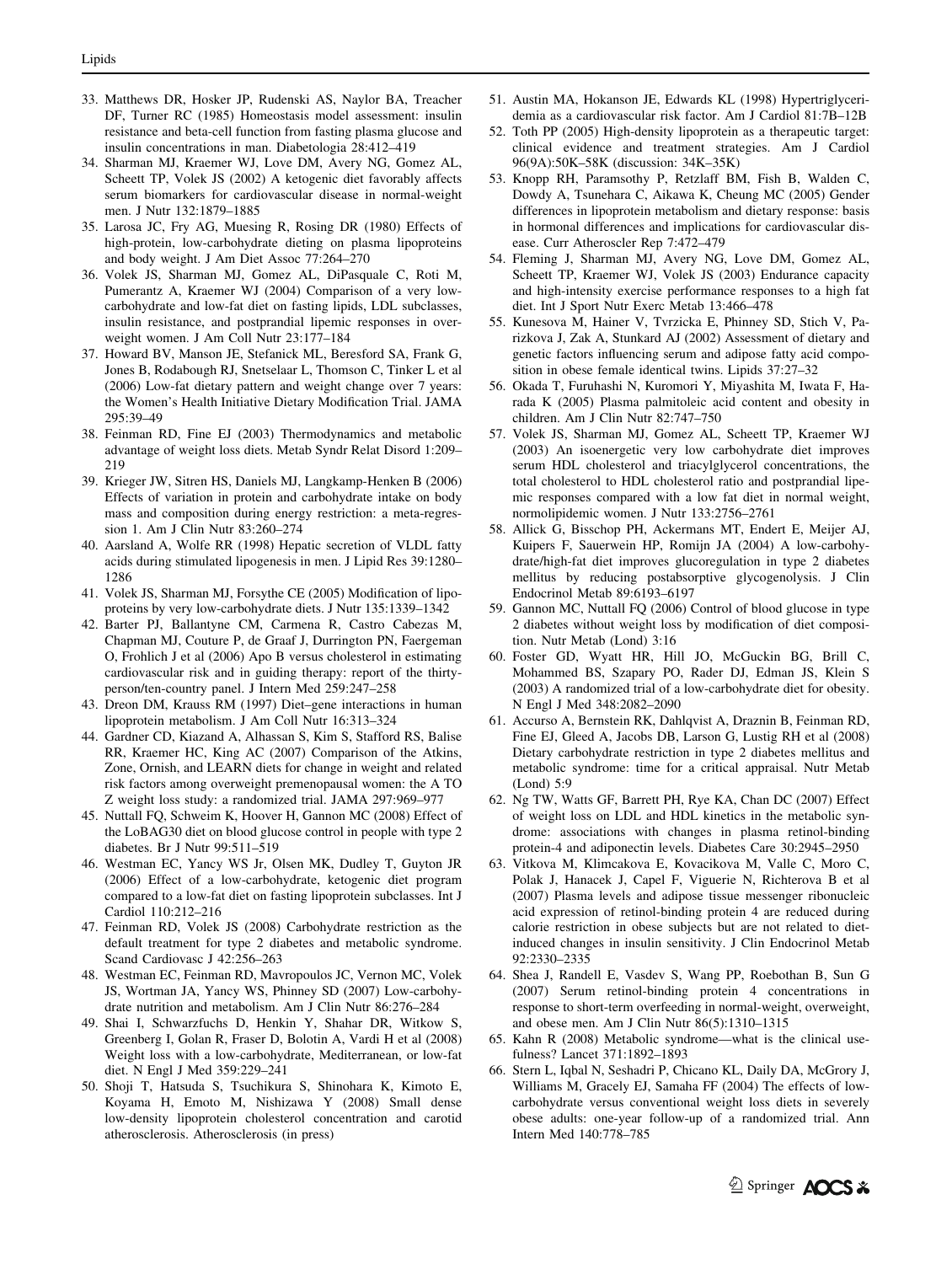|          |                         | <b>Baseline</b> |                     | ∆Change vs<br>$\triangle$ Change |              |
|----------|-------------------------|-----------------|---------------------|----------------------------------|--------------|
|          |                         |                 | <b>All Subjects</b> | Low Carb<br>Only                 | Low Fat Only |
| Diet     |                         |                 |                     |                                  |              |
|          | Energy (kcal)           | 0.34            | 0.42                | 0.52                             | 0.29         |
|          | Protein (g)             | 0.37            | 0.13                | 0.48                             | 0.18         |
|          | Protein (%)             | 0.11            | $-0.27$             | 0.14                             | $-0.25$      |
|          | Carbohydrate (g)        | 0.40            | 0.44                | 0.52                             | 0.28         |
|          | Carbohydrate (%)        | 0.09            | 0.25                | $-0.10$                          | $-0.07$      |
|          | Total Fat (g)           | 0.17            | 0.05                | 0.41                             | 0.19         |
|          | Total Fat (%)           | $-0.09$         | $-0.20$             | 0.09                             | 0.20         |
|          | Saturated Fat (g)       | 0.20            | 0.07                | 0.41                             | 0.19         |
|          | Alcohol (%)             | $-0.24$         | $-0.13$             | $-0.37$                          | $-0.19$      |
|          | Cholesterol (mg)        | 0.22            | $-0.03$             | 0.32                             | 0.30         |
|          | Dietary Fiber (g)       | 0.07            | 0.10                | 0.12                             | $-0.11$      |
| Physical |                         |                 |                     |                                  |              |
|          | Body mass (kg)          | 0.06            | 0.47                | 0.43                             | 0.41         |
|          | BMI ( $\text{kg/m}^2$ ) | $-0.19$         | 0.46                | 0.45                             | 0.41         |
|          | Fat mass (kg)           | $-0.33$         | 0.50                | 0.34                             | 0.60         |
|          | Lean body mass (kg)     | 0.34            | 0.25                | 0.32                             | $-0.01$      |
|          | Percent body fat (%)    | $-0.48$         | 0.33                | 0.10                             | 0.69         |
|          | Abdominal fat (g)       | $-0.15$         | 0.40                | 0.28                             | 0.49         |

Lipoproteins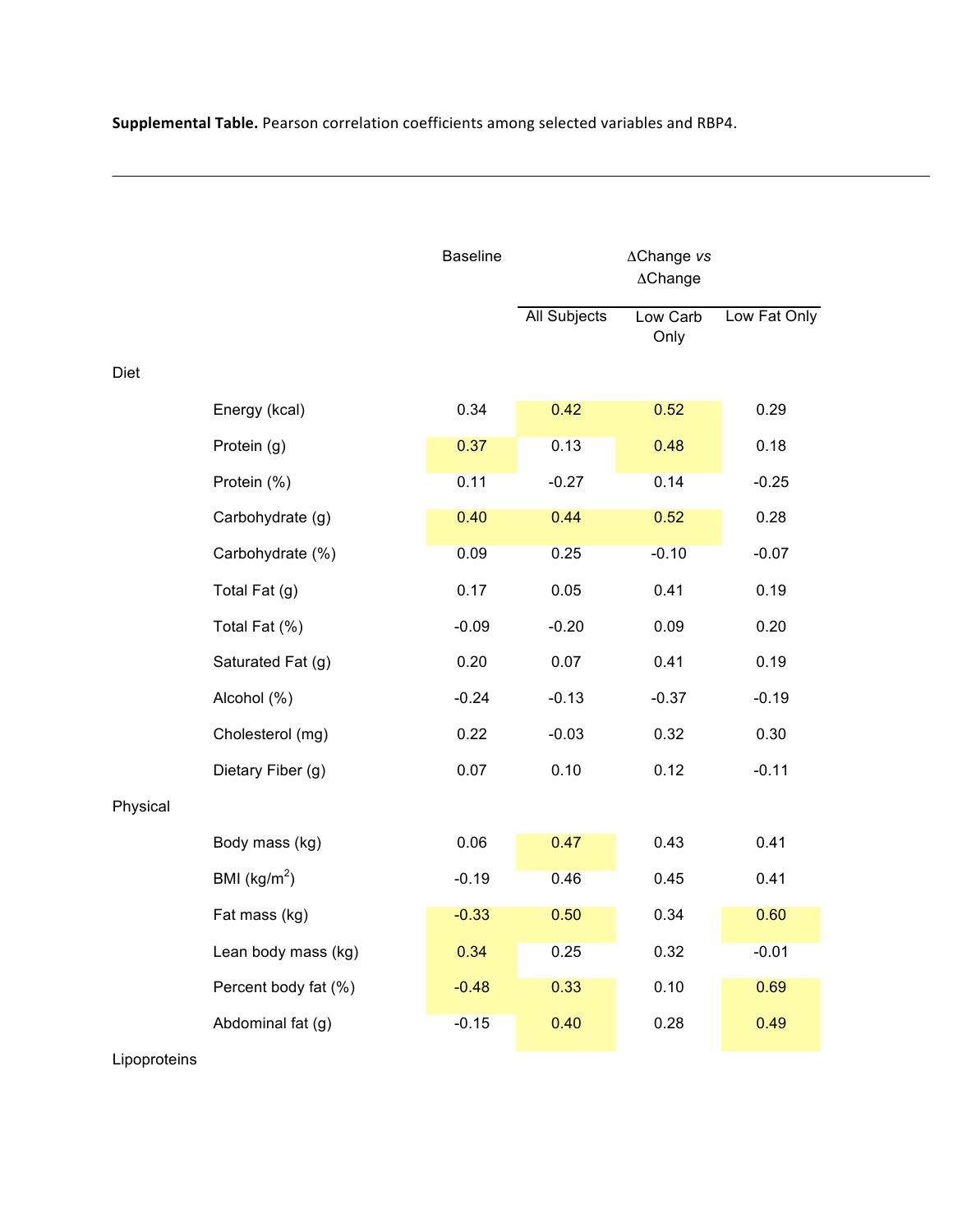| Total cholesterol (mg/dL)  | $-0.14$ | 0.44    | 0.24    | 0.69    |
|----------------------------|---------|---------|---------|---------|
| LDL-C (mg/dL)              | $-0.23$ | 0.28    | 0.17    | 0.55    |
| HDL-C (mg/dL)              | $-0.21$ | 0.14    | 0.43    | 0.41    |
| Triglycerides (mg/dL)      | 0.32    | 0.30    | 0.04    | 0.31    |
| Total cholesterol/HDL-C    | 0.07    | 0.29    | 0.05    | 0.54    |
| Triglycerides/HDL-C        | 0.30    | 0.25    | 0.08    | 0.14    |
| Postprandial Lipemia AUC   | 0.16    | 0.23    | $-0.01$ | 0.21    |
| Apolipoprotein B (mg/dL)   | $-0.12$ | 0.28    | 0.22    | 0.20    |
| Apolipoprotein A-1 (mg/dL) | 0.16    | 0.05    | 0.21    | 0.09    |
| Apo B/Apo A-1              | $-0.17$ | 0.20    | 0.12    | 0.05    |
| LDL mean size (nm)         | $-0.12$ | $-0.34$ | $-0.43$ | $-0.10$ |
| LDL peak size (nm)         | $-0.12$ | $-0.29$ | $-0.31$ | $-0.09$ |
|                            |         |         |         |         |
| VLDL&CM Total (nmol/L)     | 0.08    | $-0.05$ | 0.09    | $-0.33$ |
| VLDL&CM Large (nmol/L)     | 0.36    | 0.43    | 0.34    | 0.41    |
| VLDL Medium (nmol/L)       | 0.39    | 0.04    | 0.19    | $-0.29$ |
| VLDL Small (nmol/L)        | $-0.37$ | $-0.23$ | $-0.16$ | $-0.23$ |
| LDL Total (nmol/L)         | $-0.16$ | 0.45    | 0.56    | 0.40    |
| IDL (nmol/L)               | 0.23    | 0.55    | 0.46    | 0.65    |
| Large LDL (nmol/L)         | $-0.51$ | $-0.41$ | $-0.46$ | $-0.25$ |
| Small LDL (nmol/L)         | 0.08    | 0.50    | 0.62    | 0.38    |
| Medium Small LDL (nmol/L)  | 0.16    | 0.53    | 0.59    | 0.48    |
| Very Small LDL (nmol/L)    | 0.06    | 0.49    | 0.62    | 0.33    |
| HDL Total (nmol/L)         | $-0.08$ | 0.04    | 0.15    | $-0.01$ |
| HDL Large (nmol/L)         | $-0.24$ | $-0.13$ | $-0.09$ | $-0.02$ |
| HDL Medium (nmol/L)        | $-0.03$ | 0.48    | 0.07    | 0.58    |
| HDL Small (nmol/L)         | 0.04    | $-0.30$ | 0.20    | $-0.52$ |

NMR